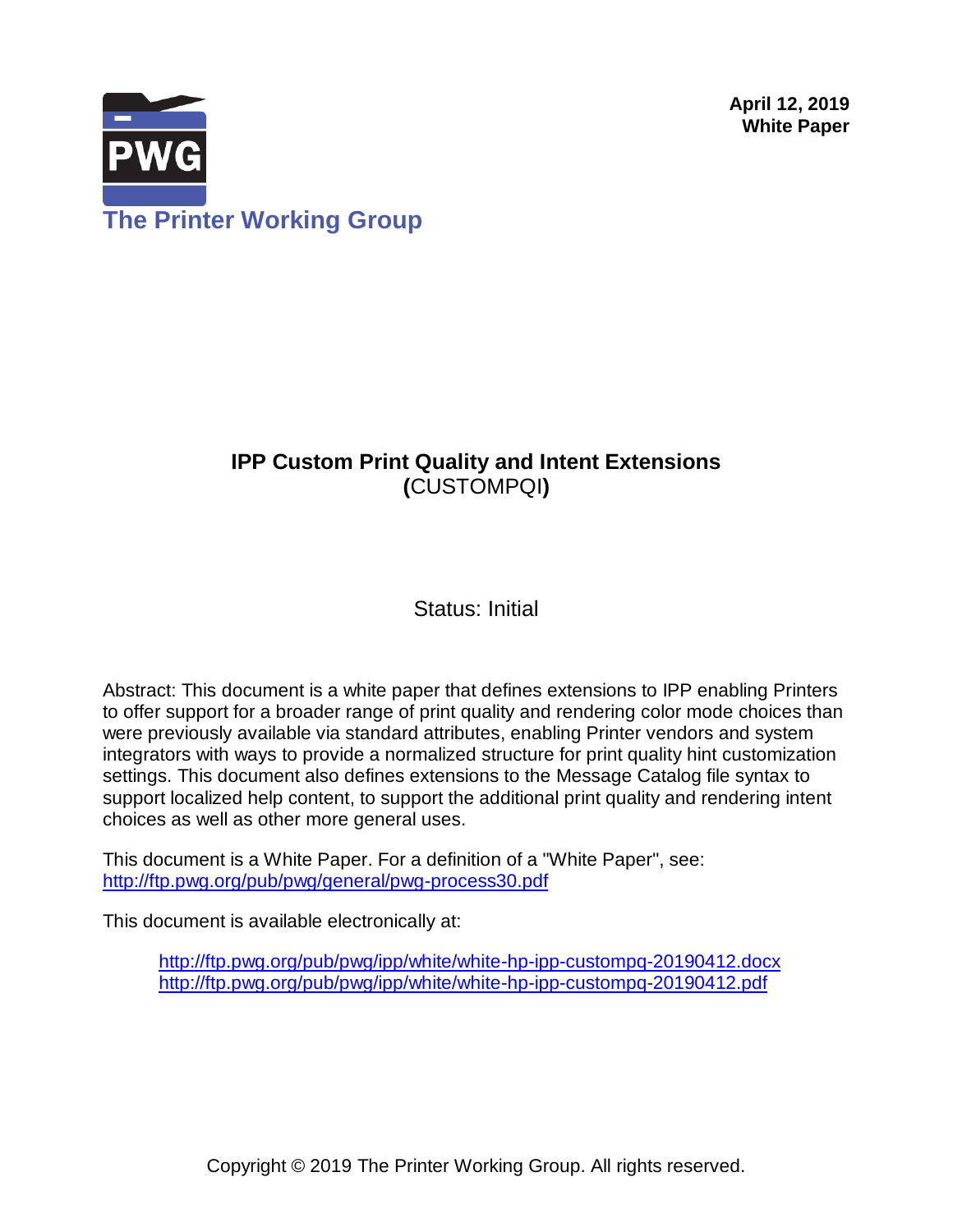- Copyright © 2019 The Printer Working Group. All rights reserved.
- Title: IPP Custom Print Quality and Intent Extensions (CUSTOMPQI)
- The material contained herein is not a license, either expressed or implied, to any IPR
- owned or controlled by any of the authors or developers of this material or the Printer
- Working Group. The material contained herein is provided on an "AS IS" basis and to the
- maximum extent permitted by applicable law, this material is provided AS IS AND WITH
- ALL FAULTS, and the authors and developers of this material and the Printer Working
- Group and its members hereby disclaim all warranties and conditions, either expressed,
- implied or statutory, including, but not limited to, any (if any) implied warranties that the use
- 10 of the information herein will not infringe any rights or any implied warranties of
- merchantability or fitness for a particular purpose.
-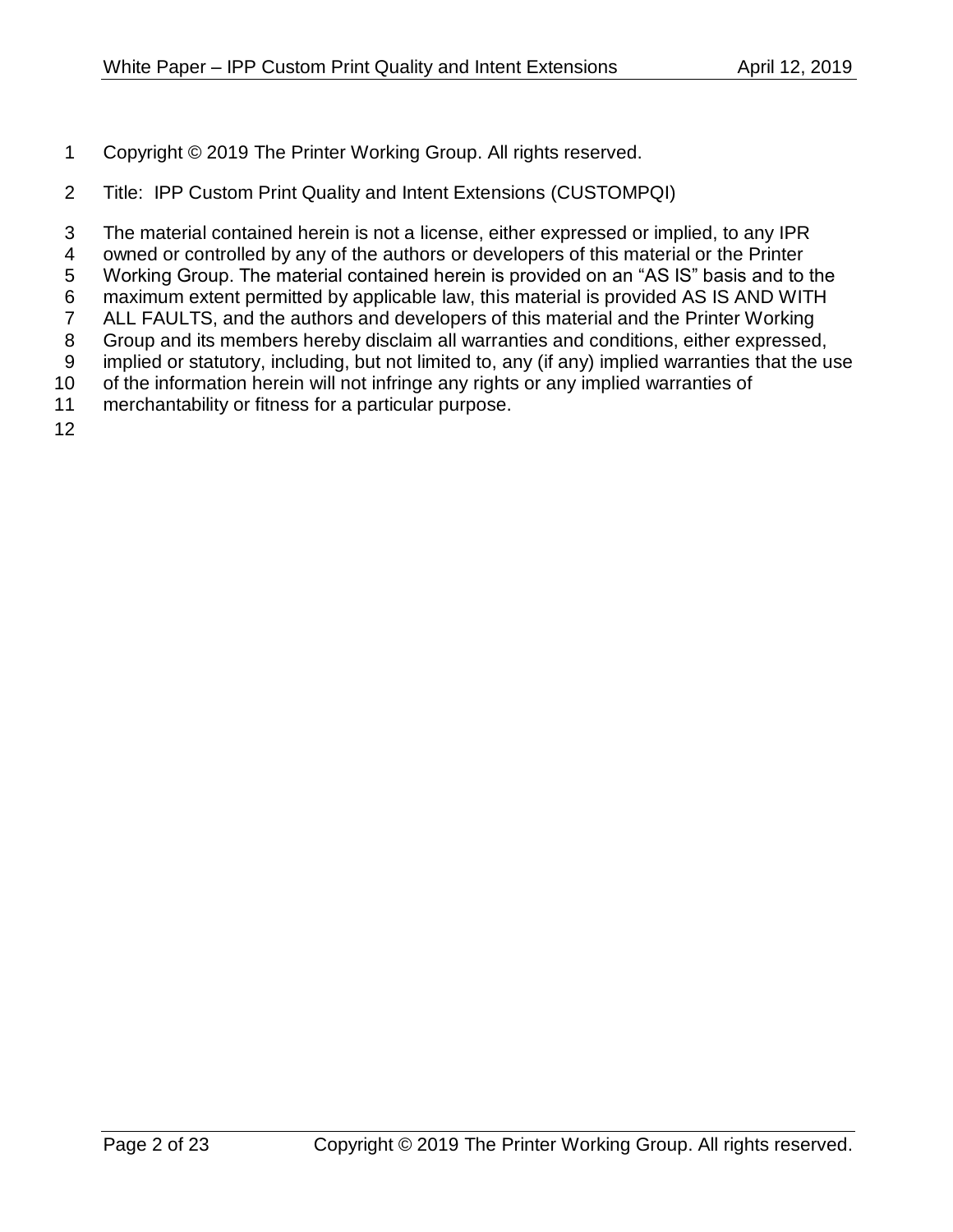| 14<br>15<br>16<br>17<br>18<br>19<br>20<br>21<br>22<br>23<br>24<br>25<br>3.1.4 Administrator-Deployed Color Transformation Preference  10<br>26<br>27<br>28<br>29<br>30<br>31<br>32<br>33<br>34<br>35<br>36<br>37<br>38<br>39<br>40<br>41<br>42<br>43<br>44<br>46<br>47<br>48<br>49<br>50<br>51<br>52<br>53<br>54 | 13 | <b>Table of Contents</b> |  |  |  |
|------------------------------------------------------------------------------------------------------------------------------------------------------------------------------------------------------------------------------------------------------------------------------------------------------------------|----|--------------------------|--|--|--|
|                                                                                                                                                                                                                                                                                                                  |    |                          |  |  |  |
|                                                                                                                                                                                                                                                                                                                  |    |                          |  |  |  |
|                                                                                                                                                                                                                                                                                                                  |    |                          |  |  |  |
|                                                                                                                                                                                                                                                                                                                  |    |                          |  |  |  |
|                                                                                                                                                                                                                                                                                                                  |    |                          |  |  |  |
|                                                                                                                                                                                                                                                                                                                  |    |                          |  |  |  |
|                                                                                                                                                                                                                                                                                                                  |    |                          |  |  |  |
|                                                                                                                                                                                                                                                                                                                  |    |                          |  |  |  |
|                                                                                                                                                                                                                                                                                                                  |    |                          |  |  |  |
|                                                                                                                                                                                                                                                                                                                  |    |                          |  |  |  |
|                                                                                                                                                                                                                                                                                                                  |    |                          |  |  |  |
|                                                                                                                                                                                                                                                                                                                  |    |                          |  |  |  |
|                                                                                                                                                                                                                                                                                                                  |    |                          |  |  |  |
|                                                                                                                                                                                                                                                                                                                  |    |                          |  |  |  |
|                                                                                                                                                                                                                                                                                                                  |    |                          |  |  |  |
|                                                                                                                                                                                                                                                                                                                  |    |                          |  |  |  |
|                                                                                                                                                                                                                                                                                                                  |    |                          |  |  |  |
|                                                                                                                                                                                                                                                                                                                  |    |                          |  |  |  |
|                                                                                                                                                                                                                                                                                                                  |    |                          |  |  |  |
|                                                                                                                                                                                                                                                                                                                  |    |                          |  |  |  |
|                                                                                                                                                                                                                                                                                                                  |    |                          |  |  |  |
|                                                                                                                                                                                                                                                                                                                  |    |                          |  |  |  |
|                                                                                                                                                                                                                                                                                                                  |    |                          |  |  |  |
|                                                                                                                                                                                                                                                                                                                  |    |                          |  |  |  |
|                                                                                                                                                                                                                                                                                                                  |    |                          |  |  |  |
|                                                                                                                                                                                                                                                                                                                  |    |                          |  |  |  |
|                                                                                                                                                                                                                                                                                                                  |    |                          |  |  |  |
|                                                                                                                                                                                                                                                                                                                  |    |                          |  |  |  |
|                                                                                                                                                                                                                                                                                                                  |    |                          |  |  |  |
|                                                                                                                                                                                                                                                                                                                  |    |                          |  |  |  |
|                                                                                                                                                                                                                                                                                                                  |    |                          |  |  |  |
|                                                                                                                                                                                                                                                                                                                  | 45 |                          |  |  |  |
|                                                                                                                                                                                                                                                                                                                  |    |                          |  |  |  |
|                                                                                                                                                                                                                                                                                                                  |    |                          |  |  |  |
|                                                                                                                                                                                                                                                                                                                  |    |                          |  |  |  |
|                                                                                                                                                                                                                                                                                                                  |    |                          |  |  |  |
|                                                                                                                                                                                                                                                                                                                  |    |                          |  |  |  |
|                                                                                                                                                                                                                                                                                                                  |    |                          |  |  |  |
|                                                                                                                                                                                                                                                                                                                  |    |                          |  |  |  |
|                                                                                                                                                                                                                                                                                                                  |    |                          |  |  |  |
|                                                                                                                                                                                                                                                                                                                  |    |                          |  |  |  |

- 
- 

# **List of Figures**

No table of figures entries found.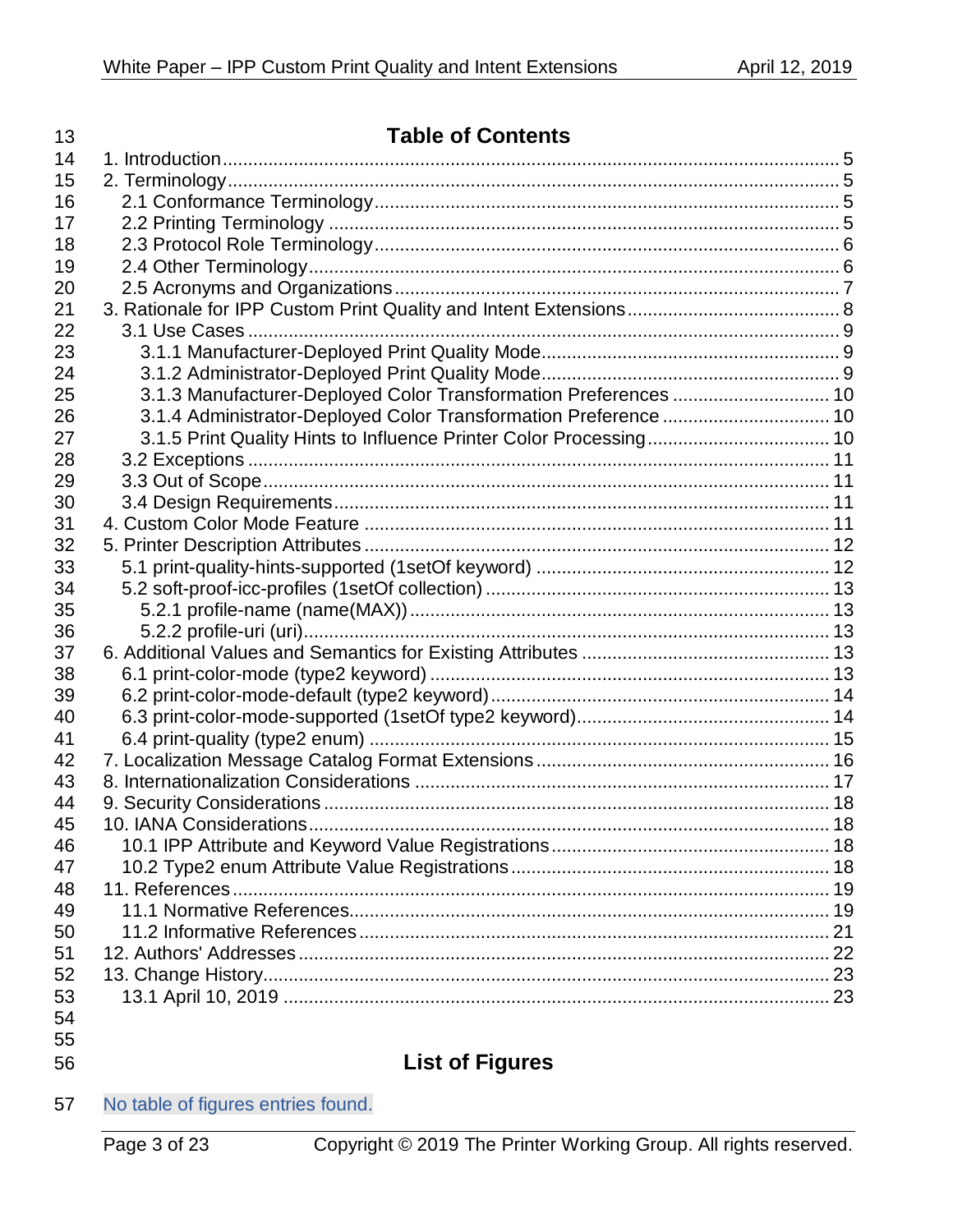| 58       |                                                                                |
|----------|--------------------------------------------------------------------------------|
| 59       | <b>List of Tables</b>                                                          |
| 60<br>61 | Table 1: Attribute syntax and controls for "print-quality-hints-supported"  12 |
| 62       |                                                                                |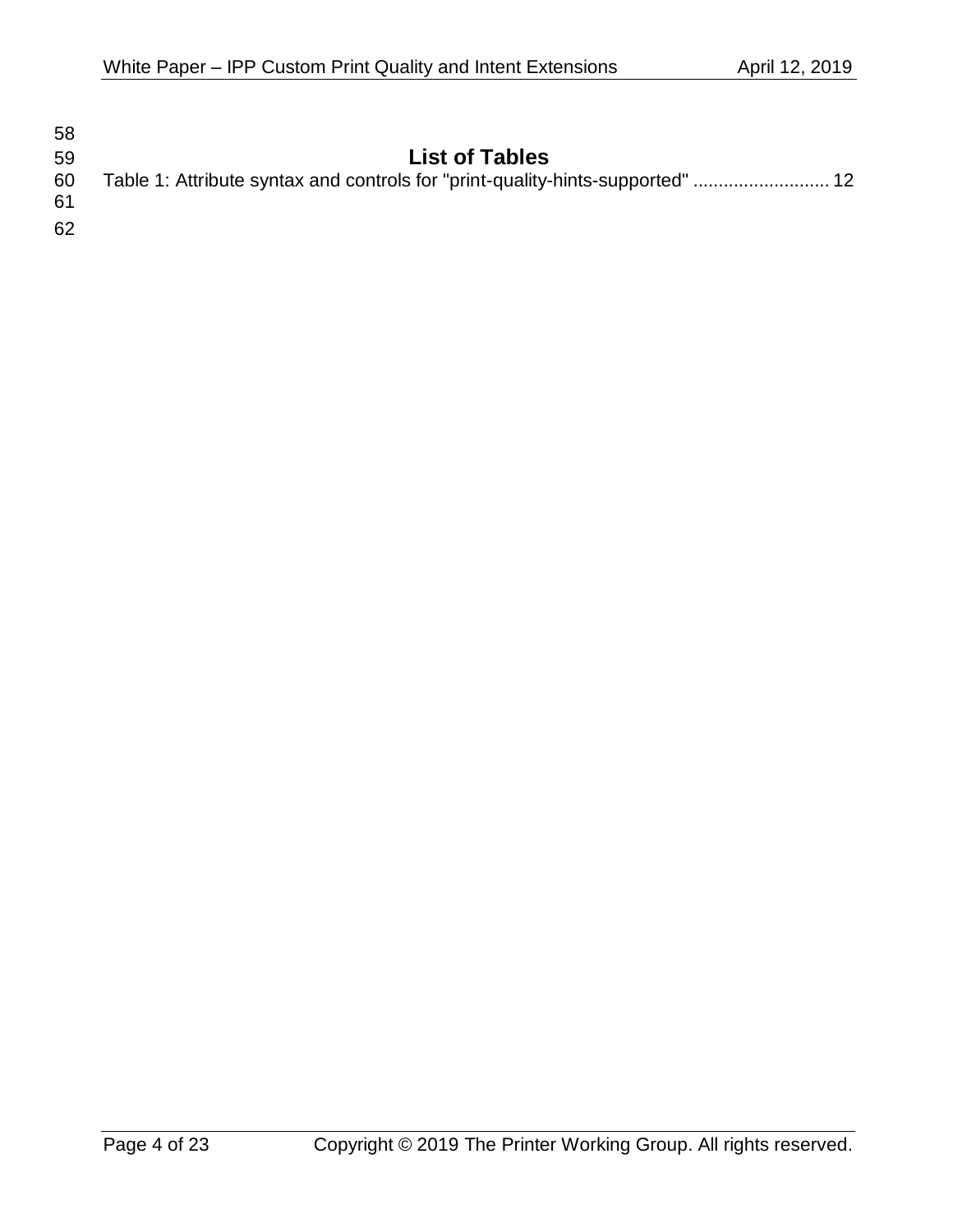# <span id="page-4-0"></span>**1. Introduction**

- Vendor-controlled print quality customizations are very important to demanding end users
- because they give the user finer control over the color rendering the printer provides.
- These customizations are also important to printer vendors and print service providers
- because they enable product and service differentiation and customized solutions to meet
- individual customer's needs. Historically these customizations were handled using model-
- specific drivers and vendor-unique mechanisms. As print ecosystems continue their move
- away from model-unique vendor-provided drivers and towards universal print solutions that
- rely upon printer self-description via IPP, some additions to standard IPP are needed to
- provide a framework that can satisfy printer vendors', print service providers' and
- demanding users' needs for vendor-controlled print quality controls while avoiding vendor-
- unique IPP attributes. This white paper defines several extensions to IPP that provide this framework to satisfy these needs.

# <span id="page-4-1"></span>**2. Terminology**

# <span id="page-4-2"></span>**2.1 Conformance Terminology**

Capitalized terms, such as MUST, MUST NOT, RECOMMENDED, REQUIRED, SHOULD,

SHOULD NOT, MAY, and OPTIONAL, have special meaning relating to conformance as

defined in Key words for use in RFCs to Indicate Requirement Levels [RFC2119]. The

- term CONDITIONALLY REQUIRED is additionally defined for a conformance requirement
- <span id="page-4-3"></span>82 that applies when a specified condition is true.

# **2.2 Printing Terminology**

- 84 Normative definitions and semantics of printing terms are imported from IETF Printer MIB
- v2 [RFC3805], IETF Finisher MIB [RFC3806], and IETF Internet Printing Protocol/1.1:
- Model and Semantics [\[STD92\].](#page-19-0)
- *Administrator:* An End User who is also authorized to manage all aspects of an Output
- Device or Printer, including creating the printer instances and controlling the authorization of other End Users and Operators [RFC2567].
- *Document:* An object created and managed by an Imaging Service that contains the
- description, processing, and status information. A Document object may have attached
- data and is bound to a single Job object [RFC8011].
- *End User:* A person or software process that is authorized to perform basic printing
- functions, including finding/locating a printer, creating a local instance of a printer, viewing
- printer status, viewing printer capabilities, submitting a print job, viewing print job status,
- and altering the attributes of a print job [RFC2567].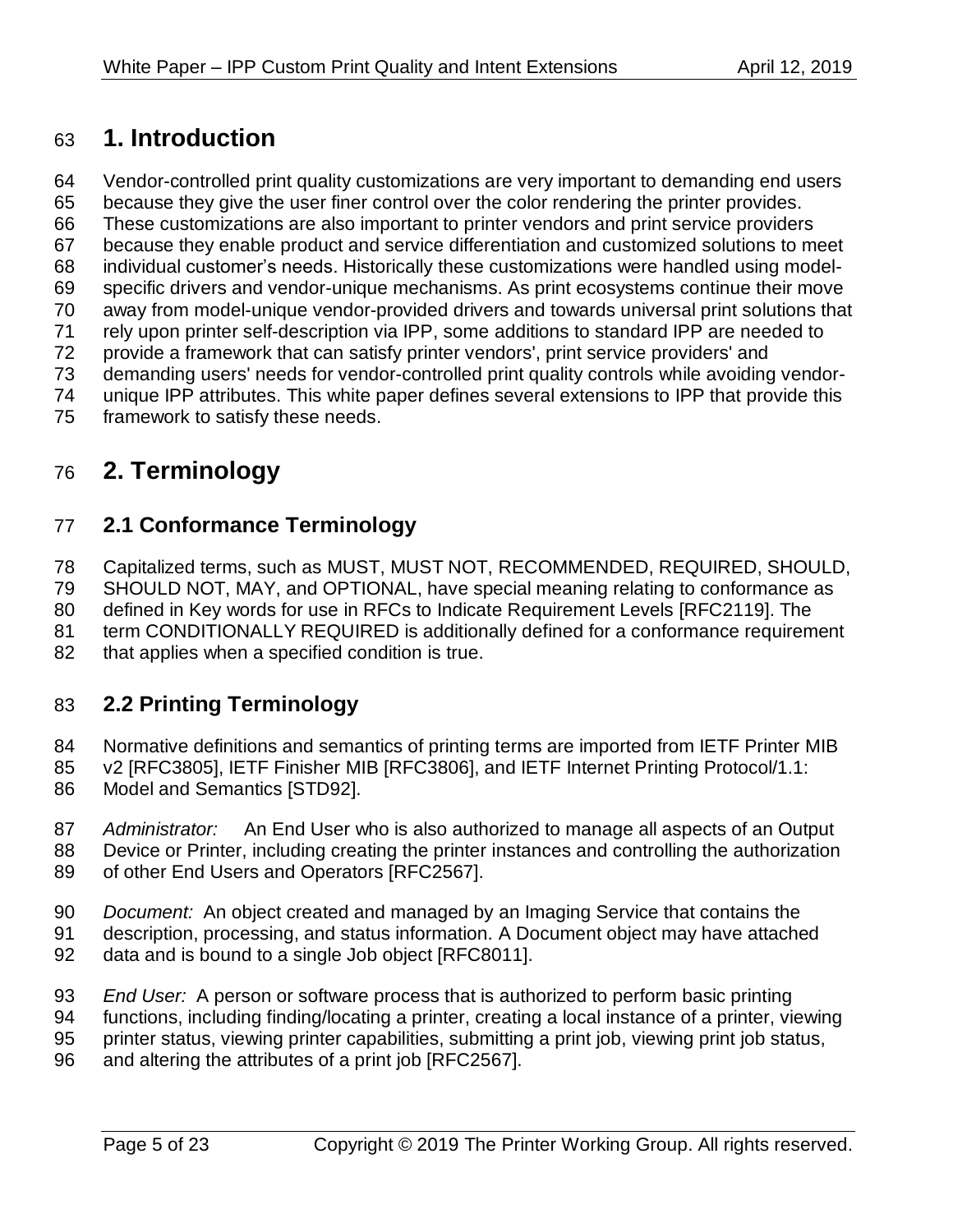- *Job:* An object created and managed by an Imaging Service that contains the description,
- processing, and status information. A Job object also contains zero or more Document
- objects [RFC8011].
- *Logical Device*: a print server, software service, or gateway that processes jobs and either
- forwards or stores the processed job or uses one or more Physical Devices to render output [RFC8011].
- *Operator:* An End User that also has special rights on the Output Device or Printer. The
- Operator typically monitors the status of the Printer and manages and controls the Jobs at
- the Output Device [RFC2567]. The Operator is allowed to query and control the Printer,
- Jobs, and Documents based on site policy.
- *Output Device*: a single Logical or Physical Device [PWG5100.18].
- *Owner:* The End User or Administrator who owns and manages (and typically created) a Job, Printer, Resource, Subscription, or System [PWG5108.06].
- *Physical Device*: a hardware implementation of an endpoint device, e.g., a marking engine,
- <span id="page-5-0"></span>a fax modem, etc.

# **2.3 Protocol Role Terminology**

- This document also defines the following protocol roles in order to specify unambiguous conformance requirements:
- *Client*: Initiator of outgoing connections and sender of outgoing operation requests
- (Hypertext Transfer Protocol -- HTTP/1.1 [RFC7230] User Agent).
- *Printer*: Listener for incoming connections and receiver of incoming operation requests
- (Hypertext Transfer Protocol -- HTTP/1.1 [RFC7230] Server) that represents one or more
- <span id="page-5-1"></span>Physical Devices or a Logical Device.

### **2.4 Other Terminology**

- *Document Creation Operations:* The operations that create documents: Print-Job, Print-URI, Send-Document and Sent-URI.
- *Job Creation operation:* One of the operations that creates a Job object: Print-Job, Print-URI and Create-Job. The Restart-Job operation [\[STD92\]](#page-19-0) is not considered a Job Creation
- operation, since the Printer re-uses the existing Job object. The Validate-Job operation is
- not considered a Job Creation operation because no Job object is created. Therefore,
- when a statement also applies to either the Restart-Job and/or the Validate-Job operation,
- 128 they are mentioned explicitly.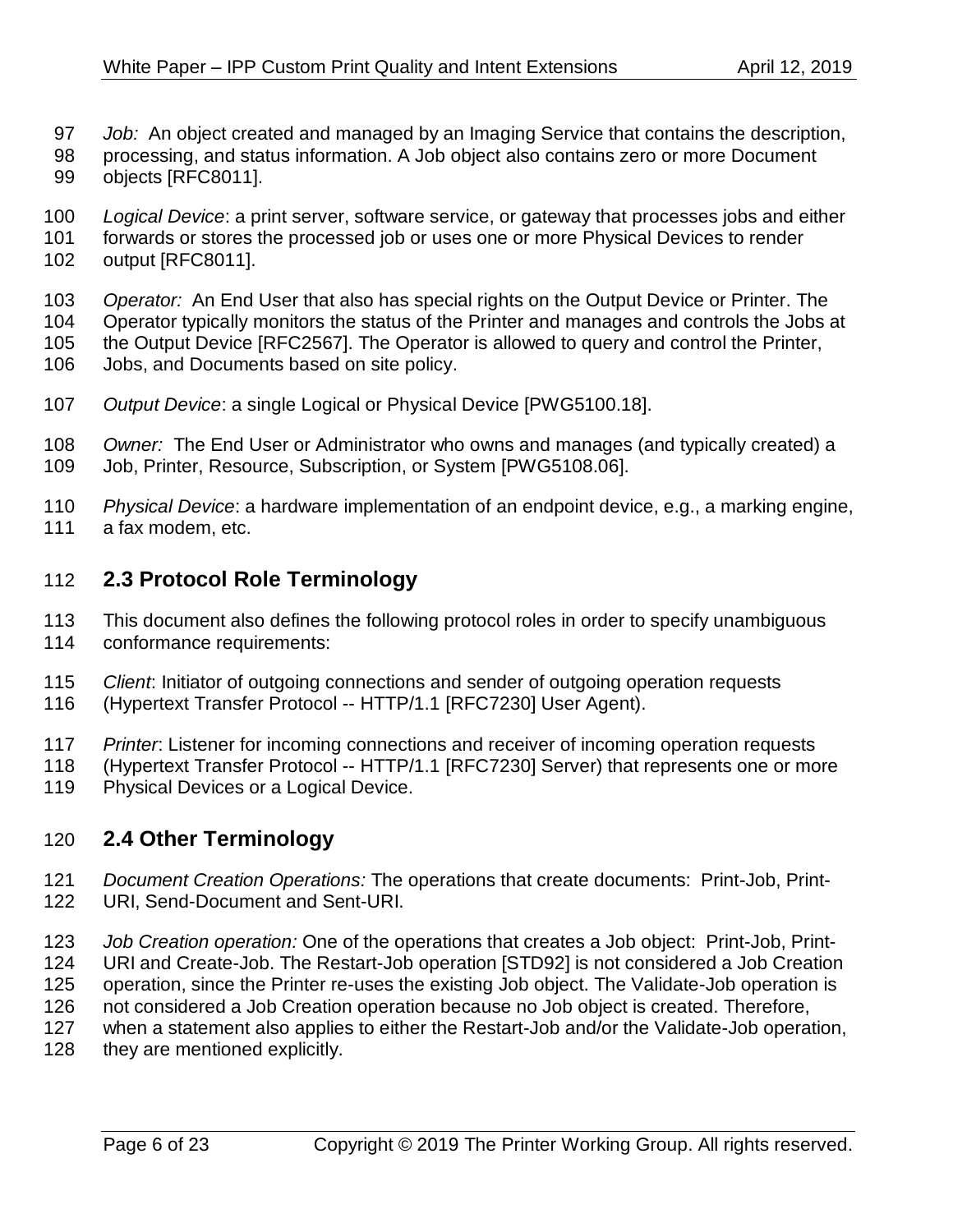### <span id="page-6-0"></span>**2.5 Acronyms and Organizations**

- *IANA*: Internet Assigned Numbers Authority,<http://www.iana.org/>
- *IETF*: Internet Engineering Task Force,<http://www.ietf.org/>
- *ISO*: International Organization for Standardization,<http://www.iso.org/>
- *PWG*: Printer Working Group,<http://www.pwg.org/>
-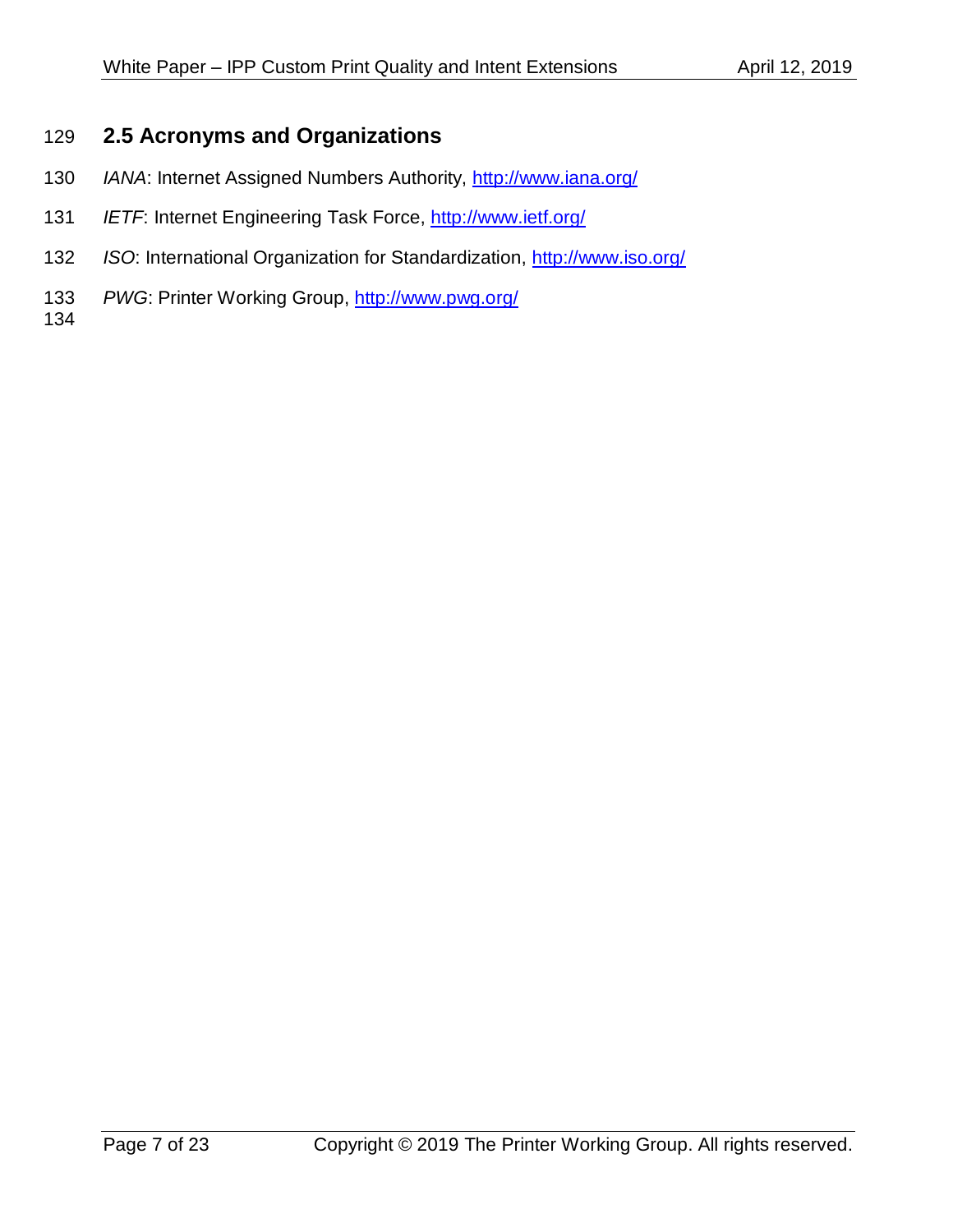# <span id="page-7-0"></span>**3. Rationale for IPP Custom Print Quality and Intent Extensions**

- Existing specifications define the following:
- 1. IPP/1.1 Model and Semantics [\[STD92\]](#page-19-0) defines the "print-quality" Job Template 138 attribute that enables a Client to specify a requested output quality level.
- 2. IPP: Job and Printer Extensions Set 3 (JPS3) [\[PWG5100.13\]](#page-19-1) defines:
- a. the "print-color-mode" Job Template attribute that enables a Client to request a particular color mode be used when rendering the document to output;
- b. the "printer-icc-profiles" Printer Description attribute that enables the Printer to specify the ICC profiles it supports for color management;
- c. the Message Catalog content type ("text/strings") that defines mappings between attribute name and/or value keys and localized string value equivalents, made available at a URL specified by the "printer-strings-uri" **Printer Description attribute.**
- End users and print system deployment administrators are increasingly demanding that clients and printers support customized print quality and fidelity capabilities even within universal print system ecosystems such as IPP Everywhere™ [\[PWG5100.14\].](#page-20-1) To enable Printers to support these demands, this specification should:
- 152 1. Extend the range of enum values for "print-quality" to support additional values that may have printer-specific meanings, and define the associated semantics when these are present;
- 2. Extend the range of possible keyword values for the "print-color-mode" attribute, or articulate the semantics of vendor-unique keywords, to enable Printers to specify vendor or deployment-specific color modes, and define the associated semantics when these are present;
- 3. Define attributes to support "soft proofing" ICC profiles to support Client presentation of a preview of the effect of the selected color mode;
- 4. Extend the Message Catalog syntax to support "tool tips" and "online help" for any attribute or attribute value provided;
- 5. Define attributes to allow a Printer to identify a number of vendor-specific attributes as "print quality hints" so that a Client can present them in a limited fashion without having to be aware of their semantic meaning.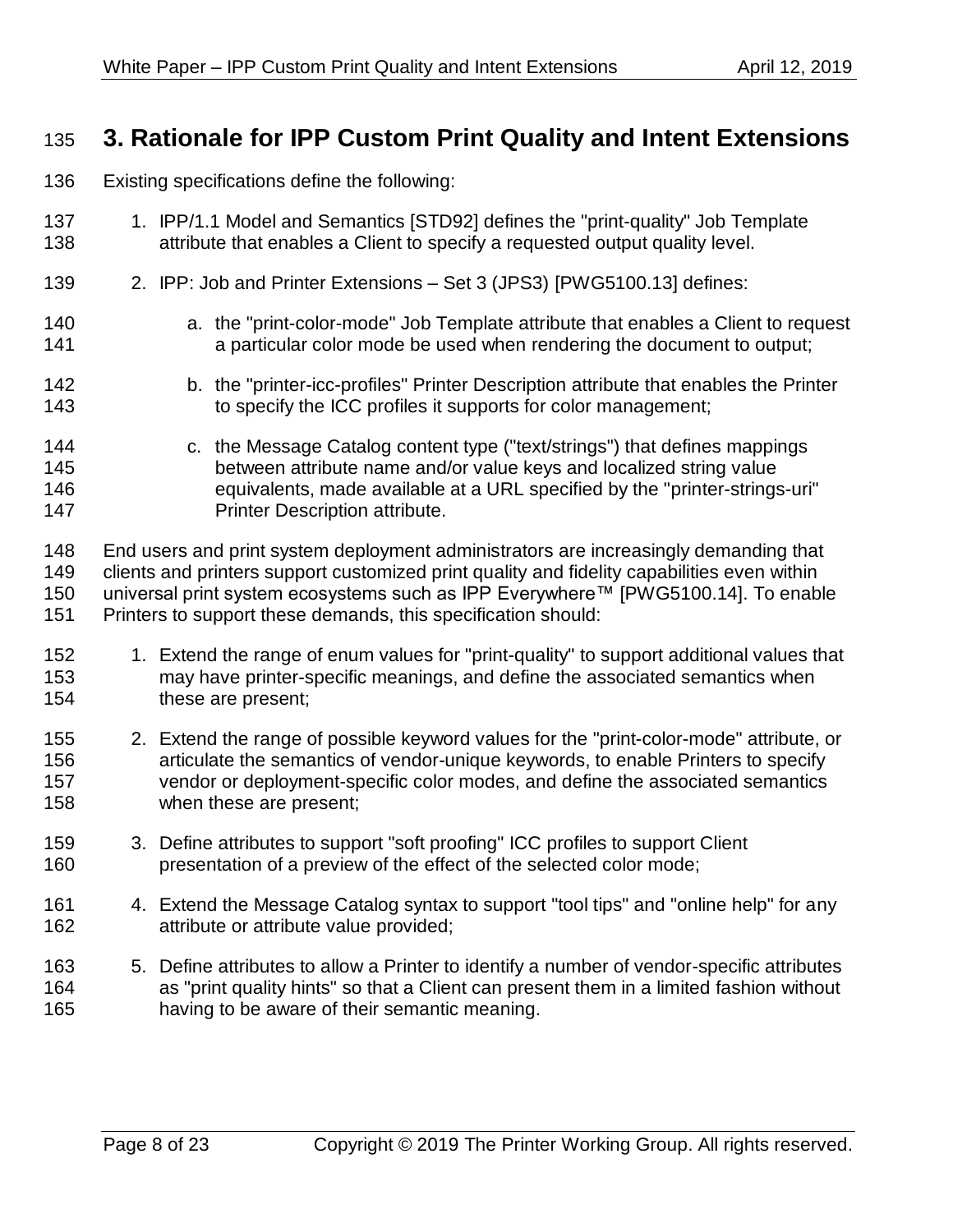### <span id="page-8-0"></span>**3.1 Use Cases**

 The following use cases articulate the value that the extensions proposed later can provide to the IPP ecosphere.

#### <span id="page-8-1"></span>**3.1.1 Manufacturer-Deployed Print Quality Mode**

- 170 X Printers, a printer manufacturer, has developed a new technology that provides<br>171 Significant customer benefit above and beyond that of the existing print quality mo
- significant customer benefit above and beyond that of the existing print quality modes
- available. It is exposed to the user as a new "X Magic" print quality mode. The "X Magic"
- 173 print quality mode depends on the printer having a print engine mechanism that
- implements the requisite imaging technology.
- 175 The new print quality mode does not fit well in the context of the existing print quality
- modes, and the vendor does not want to cause customer confusion by remapping the use
- of existing print quality modes on devices that support the technology, and not on those
- 178 that do not. Doing so would also prevent product differentiation.
- In this case, the existing basic print quality modes (Draft, Normal, High) are preserved and
- the new print quality mode is added as a custom mode. A tooltip explains to the user the
- value provided by the "X Magic" print quality mode. The client drivers are unaware of the
- mode's meaning. Since the custom PQ mode is defined on the device, the mode will only
- be shown when connected to a device supporting that mode.

### <span id="page-8-2"></span>**3.1.2 Administrator-Deployed Print Quality Mode**

- A customer has agreed with its print service provider to pay for an additional print quality
- mode called "Eco-Draft", that is enabled through the service contract. This additional print
- quality mode will only be made available on select printers, facilitated by the print service
- provider's IT administration and deployment system.
- This "Eco-Draft" print mode differs from the standard "Draft", "Normal" and "High" modes in that, when selected and indicated to the Printer, the Printer employs a unique combination of rendering selections to produce output generally comparable to "Draft" but with a significantly reduced ink or toner usage, and a corresponding reduction in per-page cost. In order to preserve the conventional definition and user perception of "Draft", the "Eco- Draft" is offered as a new print quality setting unique to this deployment. A unique name and quality value are important for two reasons: making it clear to end users they are using a different print quality, so they can make an informed choice; and for job accounting reasons so that the billing system can bill pages using this quality level differently than the other familiar quality levels.
- The IT administrators have a print policy defined so that users from different departments or role families are given different print capabilities. Those in the Finance department will only be offered the "Eco-Draft" print quality option, while executives and those in the Marketing department will be offered "Eco-Draft" in addition to the standard "Draft",
	-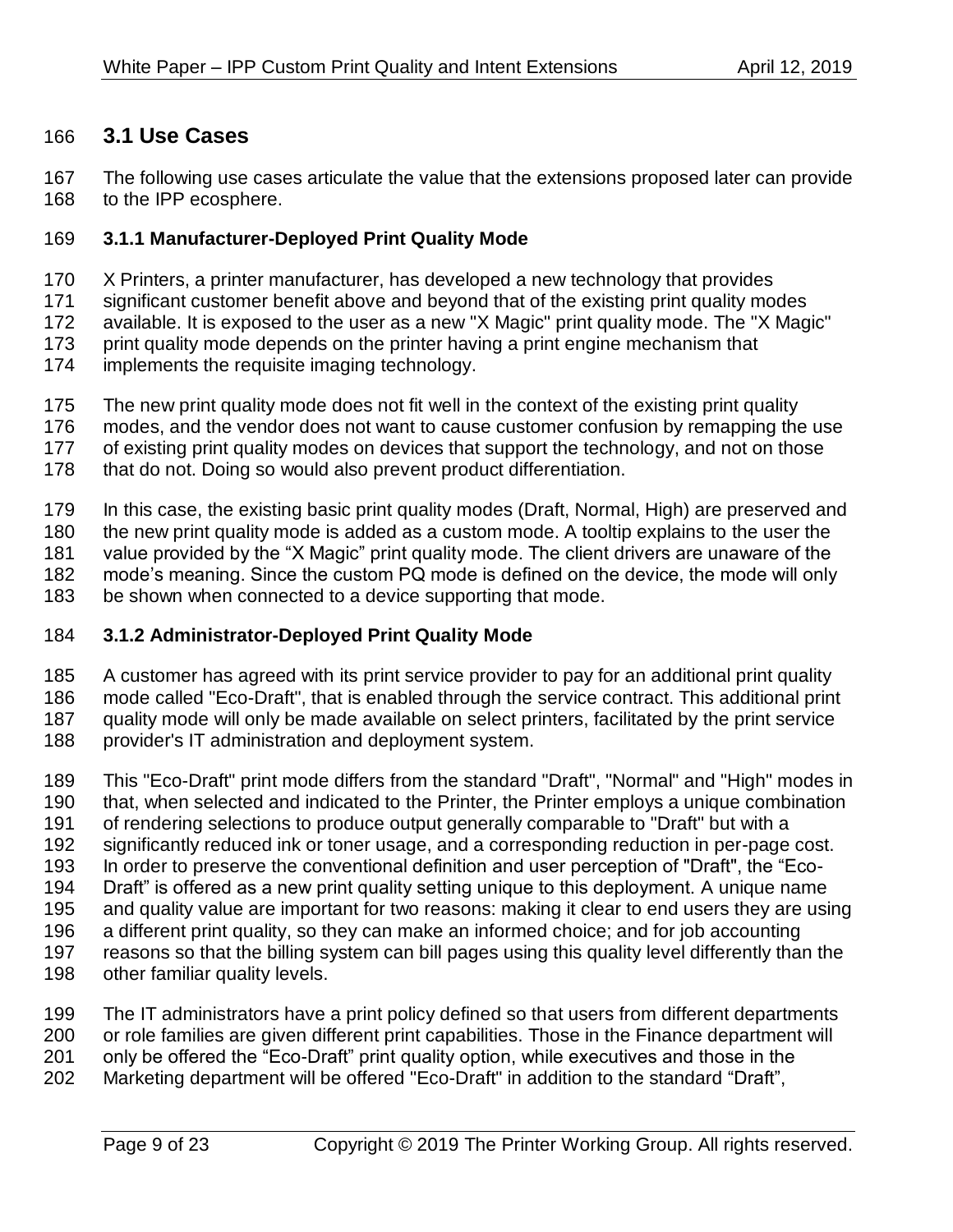"Normal" and "High" options. The different quality levels factor into the billing cost the IT administrators and their print service providers have negotiated.

#### <span id="page-9-0"></span>**3.1.3 Manufacturer-Deployed Color Transformation Preferences**

 X Printers, a printer manufacturer, has produced printers for many years. Its customers have asked X Printers to provide a "color output mode" control with a "legacy color compatibility mode" choice. X Printers implements this feature in its newer printers that have more accurate color output, to cause them to produce output that appears as though it was printed on an older printer whose output exhibited a different particular set of color output characteristics. The customers want to be able to select this "color output preference" on a per-job and/or per-Client basis, because some users have a need for this, but only in certain applications, while others do not.

- The customers have also asked for a "print preview" to show them what the color would look like before printing. The printers that implement this new "legacy color compatibility
- mode" also provide a special "soft proofing" ICC profile so that the client can present this
- accurately to the user.

#### <span id="page-9-1"></span>**3.1.4 Administrator-Deployed Color Transformation Preference**

 Fred is a print administrator at an architecture firm. He has been tasked with finding a way 220 to provide a "blueprint output mode" to the architects in the office, that can be selected as an option in the print dialog. When this option is selected, the submitted job will be output 222 as though it was printed from a blueprinting machine. To produce this, the document color depth is flattened to a 1-bit monochrome, and then transformed so that the white background is rendered in Prussian blue (Web color #003153 or sRGB 0,49,83), and the "black" lines are rendered in white. Fred provisions the printer with settings and resources 226 to describe the desired color transformation to its users' systems using an administrative interface to add this feature.

 Lisa works in the office, and her laptop discovers this "Blueprint" color transformation option when it interrogates the printer for its capabilities. Her client device presents the "Blueprint" color transformation option in the print dialog. Lisa positions her mouse pointer over the option and sees a "tool tip" (snippet of descriptive text) over the "Blueprint" option, that describes what that will do. Lisa likes what the tool tip describes for the "Blueprint" option and selects it. The print preview in the print dialog shows her what the output will look like. She likes it more, so she clicks "Print", and the job is printed as per the preview. Lisa is happy, and thanks Fred.

#### <span id="page-9-2"></span>**3.1.5 Print Quality Hints to Influence Printer Color Processing**

Juan is a graphic artist, and his team has a high-performance color printer. It has produced

high quality output for all of the applications from which he and his team are printing. But

then Juan encounters a problem. He is viewing a document in a particular application,

- prints the document, and realizes that the output is not meeting his needs. He is unable to
- find settings in the application that will allow it to produce satisfactory printed output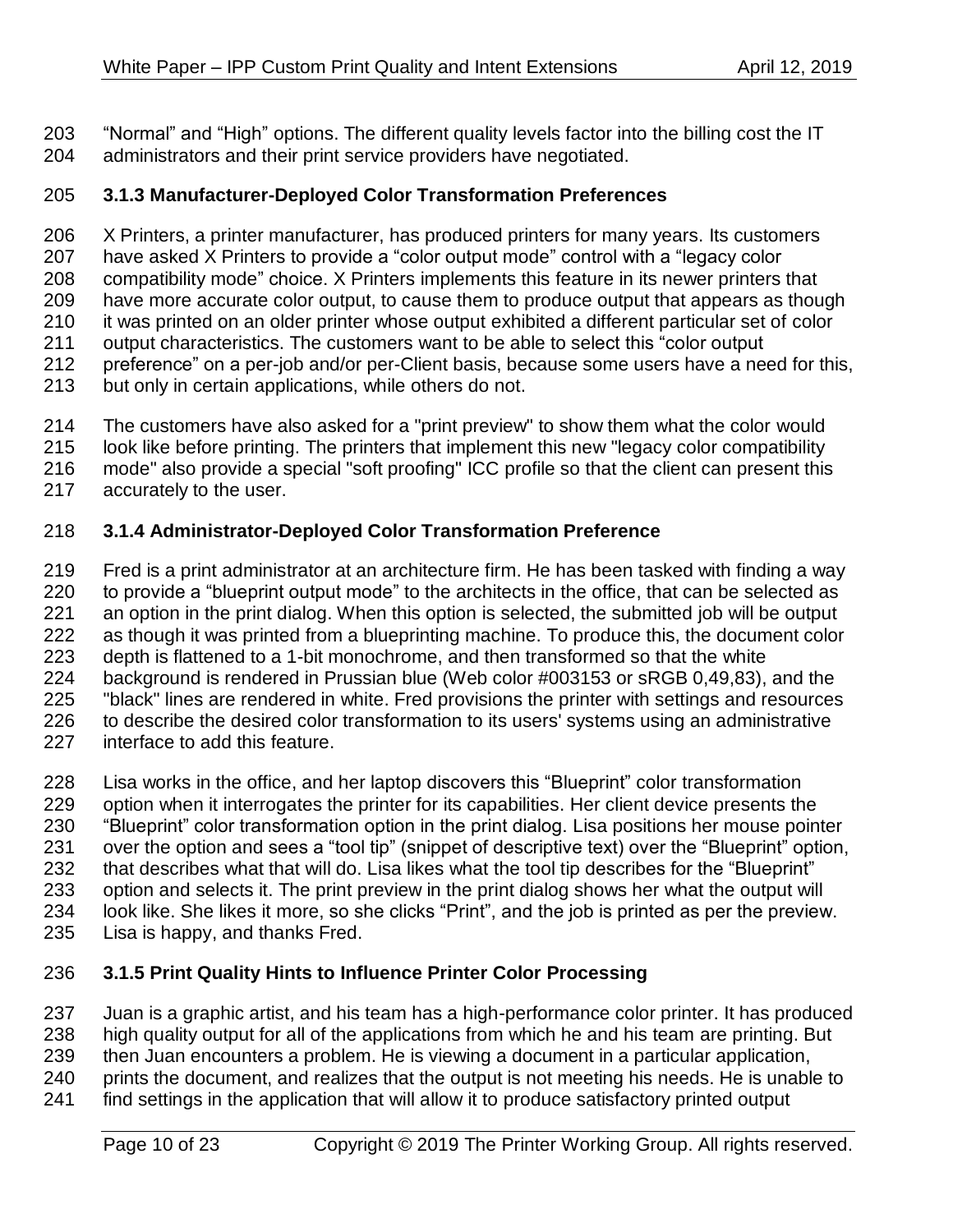- without either changing the document in unacceptable ways or affecting other users of the
- printer. He looks in the print dialog and finds a set of "print quality hints", and through a
- process of trial-and-error, is able to produce output that meets his needs.
- Knowing he will need these settings in the future, and also knowing that his computer
- <span id="page-10-0"></span>supports IPP Presets, he saves these settings as a Preset for future quick access.

### **3.2 Exceptions**

<span id="page-10-1"></span>There are no exception conditions for the use cases specified in section [3.1.](#page-8-0)

### **3.3 Out of Scope**

- The following are considered out of scope for this document:
- 1. Definition of specific color transformations
- <span id="page-10-2"></span>2. Specifying the user interface for controls that present the IPP options

# **3.4 Design Requirements**

- The design requirements for this document are:
- 1. Define attributes that allow a Client to specify a color transformation be performed by the Printer for a particular Job; 2. Define additional enum values for "print-quality" that allow site- or vendor- customizable print quality modes, that may or may not fit into the linear sequence provided by the existing "print-quality" attribute enum values; 3. Define additions to the IPP localization system that allow the Printer to provide additional descriptions for options in the strings catalog; 4. Register all attributes and operations with IANA
- The design recommendations for this document are:
- <span id="page-10-3"></span>1. Consider the user experiences the IPP attributes might support

# **4. Custom Color Mode Feature**

- In addition to choosing "color" or "monochrome", there are cases where customers want to be able to influence the character of how colors are rendered. This "transformation preference" or "color mode preference" happens before color management and color separation occurs.
- The "print-color-mode" IPP Job Template attribute conveys a color mode selection to the
- Printer. Standard color mode keywords included "color", "monochrome", "process-
- monochrome", and others. While vendor-unique or printer-unique modes were syntactically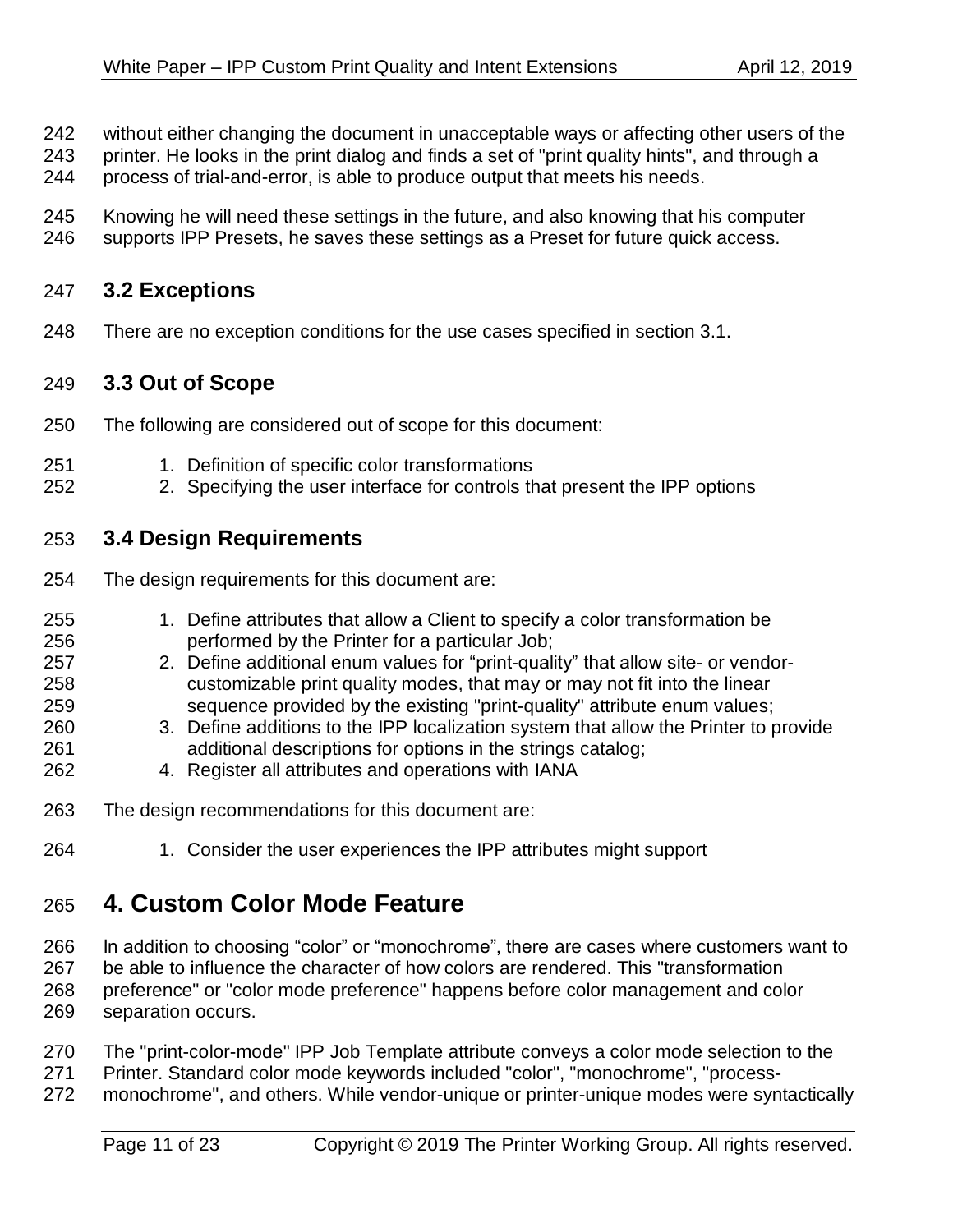- possible, their semantic implications were not previously considered. Some additional
- supporting elements are needed to support non-standard color modes properly. A
- 275 sophisticated Client ought to have a way to present a "preview" illustrating the effects the<br>276 color mode will have on their document. In addition to a localized name, tooltips and other
- color mode will have on their document. In addition to a localized name, tooltips and other
- <span id="page-11-0"></span>help content can also help to educate the User on the unique color mode.

# **5. Printer Description Attributes**

# <span id="page-11-1"></span>**5.1 print-quality-hints-supported (1setOf keyword)**

 The "print-quality-hints-supported" Printer Description attribute specifies the set of Job Template attributes supported by the Printer that provide "hints" that can influence fine points relating to print quality. A Client supporting print quality hints implementing universal 283 print solution such as IPP Everywhere™ to present a package of "advanced print settings" 284 to the user. The named attributes can be vendor-specific or standard ones registered with IANA and the PWG. A Client could present these member attributes using the following UI control types:

#### **Table 1: Attribute syntax and controls for "print-quality-hints-supported"**

| <b>Syntax</b> | <b>Control</b>      |
|---------------|---------------------|
| boolean       | Checkbox            |
| integer       | Text box            |
| type2 keyword | Pop-up menu or list |
| name          | Pop-up menu or list |

- The attribute syntax for all Job Template attributes named in "print-quality-hints-supported"
- MUST use only the following attribute syntaxes:
- boolean
- integer
- type2 keyword
- name
- The Printer MUST support "xxx-supported" and "xxx-default" Printer Description attributes for every attribute whose name is specified in "print-quality-hints-supported".

 To illustrate how this attribute would be used, if a printer vendor named NotPWG defined vendor-unique print quality hint attributes "pwg-clever-x" and "pwg-magic-y", and wanted to

flag those as print quality hint attributes to the Client, it could do it like so: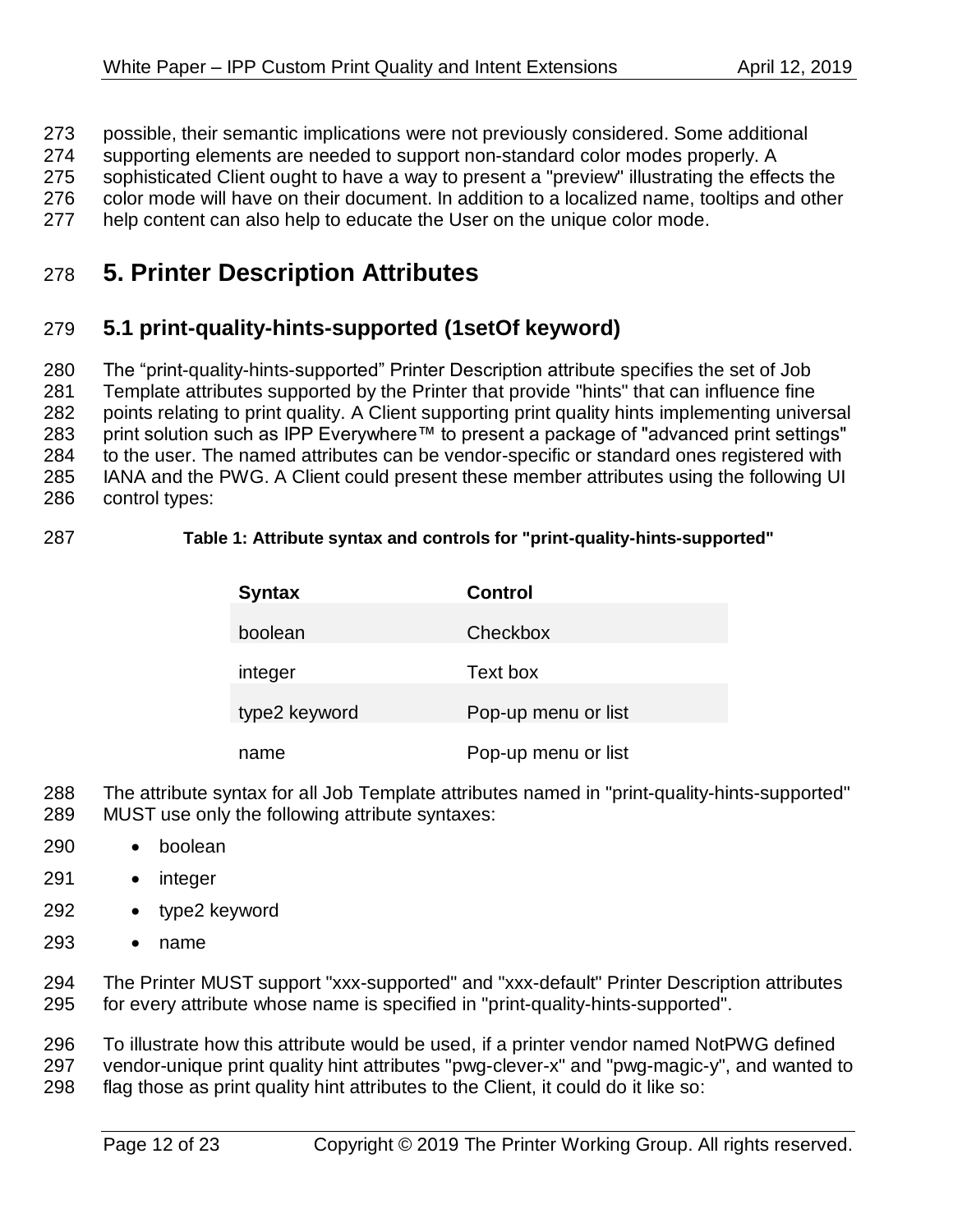- 299 ATTR boolean notpwg-clever-x-supported true<br>300 ATTR boolean notpwg-clever-x-default false
- ATTR boolean notpwg-clever-x-default false
- 301 ATTR keyword notpwg-magic-y-supported 'none','aguamenti','duro','episkey'<br>302 ATTR keyword notpwg-magic-y-default 'episkey'
- ATTR keyword notpwg-magic-y-default 'episkey'
- ATTR keyword print-quality-hints-supported 'notpwg-clever-x', 'notpwg-magic-y'
- A Client could present a checkbox for "notpwg-clever-x" and a pop-up menu or list for "notpwg-magic-y".

# <span id="page-12-0"></span>**5.2 soft-proof-icc-profiles (1setOf collection)**

- The "soft-proof-icc-profiles" Printer Description attribute specifies the set of ICC profiles the Printer provides for soft proofing the color transformation the Printer will perform for a
- given particular print color mode. Similar to the "printer-icc-profiles" attribute
- [\[PWG5100.13\],](#page-19-1) each collection value consists of "profile-name (name(MAX))" and "profile-
- uri (uri)" member attributes plus any Job Template attributes (as member attributes) that
- contribute to the selection of the profile.
- These profiles MUST be used ONLY for soft proofing and MUST NOT be used for color
- management.

### <span id="page-12-1"></span>**5.2.1 profile-name (name(MAX))**

- The REQUIRED "profile-name" member attribute provides a unique name for a given ICC
- profile. A given "profile-name" value MAY appear in multiple collection values but MUST
- always be paired with the same "profile-uri" value. That is, a "profile-name" of "Glossy
- Paper, High Quality" might be listed multiple times but will always refer to the same
- "profile-uri", for example "http://example.com/glossy-high.icc".
- The "profile-name" value SHOULD be localized by the Printer based on the value of the "attributes-natural-language" operation attribute.

# <span id="page-12-2"></span>**5.2.2 profile-uri (uri)**

 The REQUIRED "profile-uri" member attribute references an ICC color profile as a "http:" or "https:" URI. Standard vendor-supplied profiles SHOULD be Printer-resident so that Client printing does not require access to external networks. Printer-resident profiles SHOULD be made available on the same TCP port number used for IPP (default 631) to ensure resource availability.

# <span id="page-12-3"></span>**6. Additional Values and Semantics for Existing Attributes**

# <span id="page-12-4"></span>**6.1 print-color-mode (type2 keyword)**

 The "print-color-mode" Job and Document Template attribute [\[PWG5100.13\]](#page-19-1) specifies the color mode to use when printing a Job. If supported, the Printer MUST print the Job using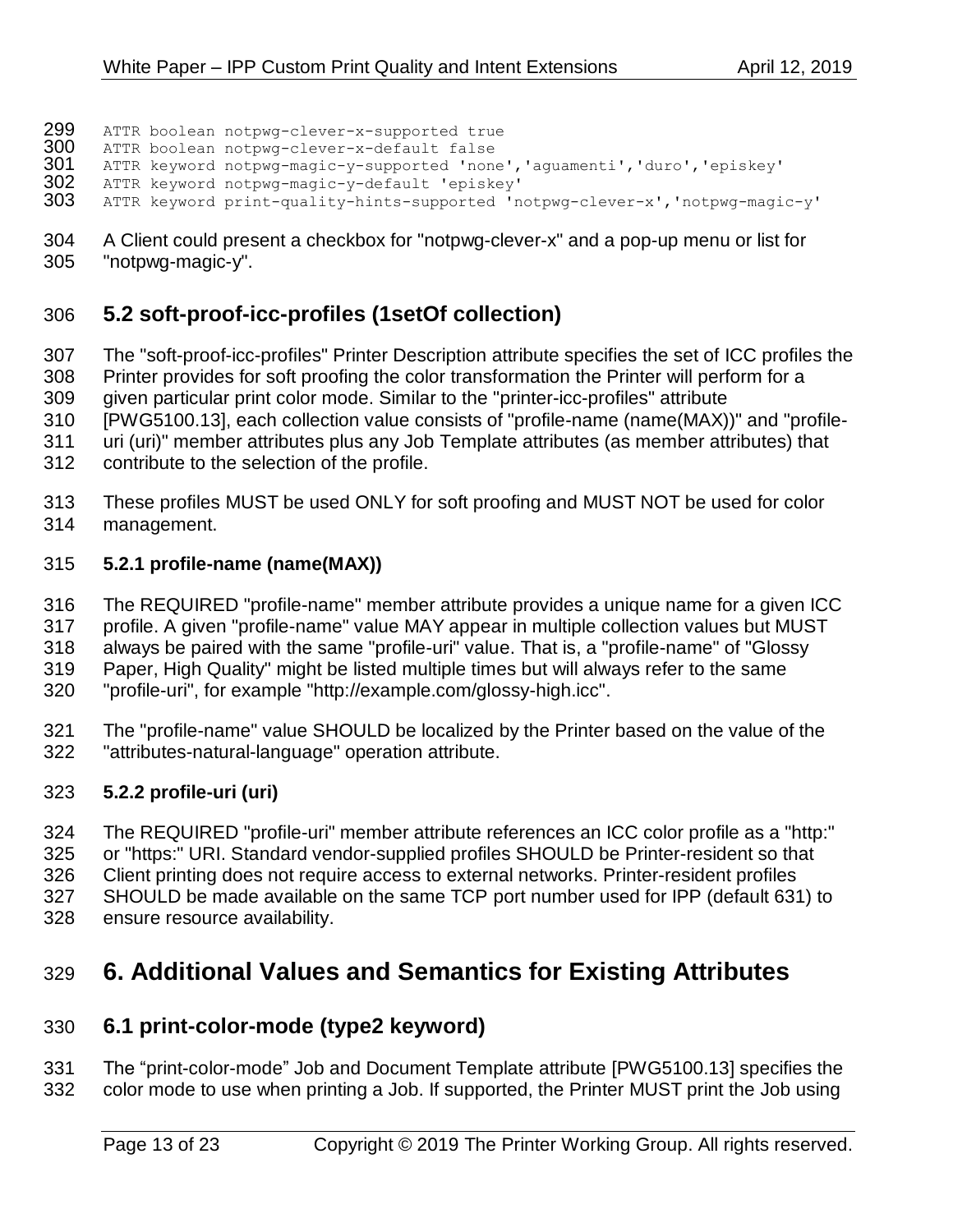- the requested color mode. The value MUST be one of those specified by the Printer's
- <span id="page-13-0"></span>"print-color-mode-supported" Printer Description attribute.

### **6.2 print-color-mode-default (type2 keyword)**

- The "print-color-mode-default" Printer Description attribute [\[PWG5100.13\]](#page-19-1) specifies the
- default color mode to be used to transform the document content before color
- management. The value MUST be one of those specified by the "print-color-mode-
- <span id="page-13-1"></span>supported" Printer Description attribute.

# **6.3 print-color-mode-supported (1setOf type2 keyword)**

- The "print-color-mode-supported" Printer Description attribute [\[PWG5100.13\]](#page-19-1) specifies the
- color modes the Printer supports to transform the document content when producing output.
- Vendor-defined keywords SHOULD have the distinguishing prefix 'smiNNN-' [\[STD92\]](#page-19-0)
- where NNN is an SMI Private Enterprise Number (PEN) [\[IANA-PEN\].](#page-18-2) Vendor-defined
- keywords SHOULD have either the '-monochrome' or '-color' suffixes to assist clients. For
- example, if the company Example Corp. had obtained the SMI PEN 32473, has a vendor-
- unique color mode "magic" that pertains to color, the Printer could specify the 'smi32473- magic-color'.
- The Printer SHOULD provide localized user-presentable label strings in its message
- catalogs for all keywords specified in "print-color-mode-supported". The Printer makes its
- message catalog available at the URL specified by the "printer-strings-uri" Printer
- Description attribute [\[PWG5100.13\].](#page-19-1) The Printer SHOULD also provide "tooltips" strings, as specified in section [7,](#page-15-0) to provide lightweight contextual help content for its supported keywords.
- If this attribute is supported, the Printer MUST also support the "soft-proof-icc-profiles"
- attribute (section [5.2\)](#page-12-0) and SHOULD provide an ICC profile for each non-standard keyword,
- to allow a Client to present a soft proof preview for each supported print color mode.
- As an example, a Printer that implements the 'smi32473-magic-color' and 'smi32473- blueprint' custom color modes ought to implement the following attributes and values
- (using "ipptoolfile" syntax):

```
362 ATTR keyword print-color-mode-supported auto, color, monochrome, smi32473-<br>363 magic-color, smi32473-blueprint
363 magic-color, smi32473-blueprint<br>364 MTTR uri printer-strings-uri https
364 ATTR uri printer-strings-uri https://myprinter.local.:631/strings/ipp-<br>365 en.strings
365 en.strings<br>366 ATTR-uri-soft-
366 ATTR uri soft-proof-icc-profiles {
367 MEMBER name smi32473-magic-color
               368 MEMBER uri https://myprinter.local.:631/proofing/magic-color.icc
369 }, {
370 MEMBER name smi32473-blueprint<br>371 MEMBER uri https://myprinter.lo
                371 MEMBER uri https://myprinter.local.:631/proofing/blueprint.icc
```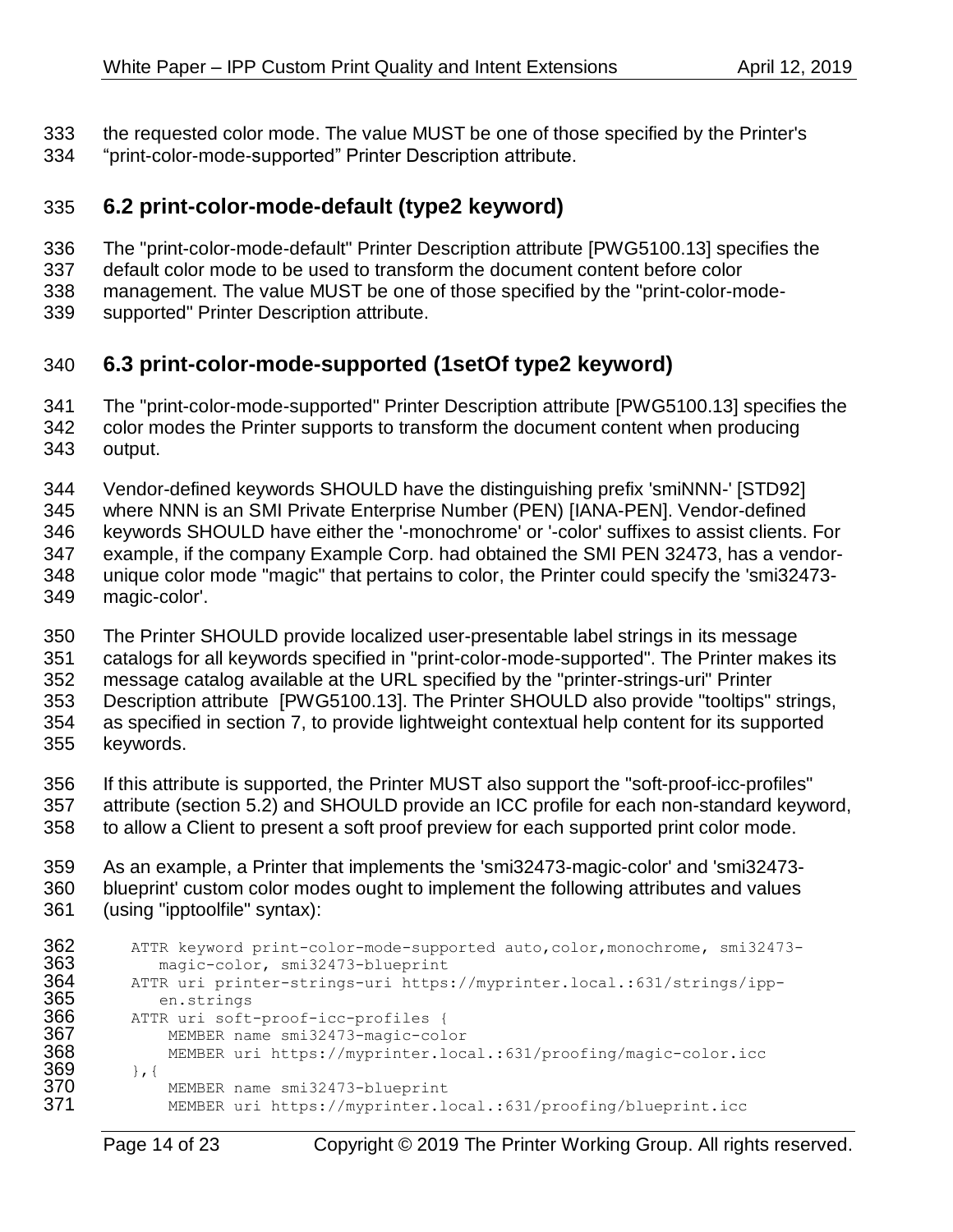$372 \rightarrow$ 

#### Its message catalog at /strings/ipp-en.strings would include the following (for en-us):

```
374 "print-color-mode" = "Print Color Mode";<br>375 "print-color-mode.auto" = "Automatic";
375 "print-color-mode.auto" = "Automatic";
376        "print-color-mode.auto-monochrome" = "Auto Monochrome";<br>377        "print-color-mode.bi-level" = "Text";
377 "print-color-mode.bi-level" = "Text";
378 "print-color-mode.color" = "Color";
379 "print-color-mode.highlight" = "Highlight";
380 "print-color-mode.monochrome" = "Monochrome";
381 "print-color-mode.process-bi-level" = "Process Text";
          "print-color-mode.process-monochrome" = "Process Monochrome";
383 "print-color-mode.smi32473-magic-color" = "Magic Color";
384 "print-color-mode.smi32473-magic-color._tooltip" = "Makes the colors look<br>385 magical";
385 magical";
386 "print-color-mode.smi32473-blueprint" = "Blueprint";
387 "print-color-mode.smi32473-blueprint._tooltip" = "Blue background with white<br>388 foreground lines";
             foreground lines";
```
<span id="page-14-0"></span>

### **6.4 print-quality (type2 enum)**

 The following new enum values for the "print-quality" attribute allow a Printer to specify support for additional printer-specific print quality options that the Client can specify the Printer use for a Job. A Printer that supports any of the enum labels defined here MUST provide localized labels using the Localization Message Catalog available at the URL specified by "printer-strings-uri". The Printer provides the localization and the meaning of that enum for its own implementation. A Printer SHOULD provide a localized "tool tip" 397 using the " tooltip" label extensions to the Localization Message Catalog defined in section [0.](#page-15-1)

| <b>Enum Value</b> | <b>Enum Label</b> | <b>Description</b>                            |
|-------------------|-------------------|-----------------------------------------------|
| 1                 | custom-1          | Lowest custom print quality level             |
| $\mathbf{2}$      | custom-2          | Custom print quality level lower that 'draft' |
| 3                 | draft             | <b>RFC 8011</b>                               |
| 4                 | normal            | <b>RFC 8011</b>                               |
| 5                 | high              | <b>RFC 8011</b>                               |
| 6                 | custom-6          | Custom print quality level higher than 'high' |
| 7                 | custom-7          | Highest custom print quality level            |
| 10                | custom-10         | Non-linear custom print quality               |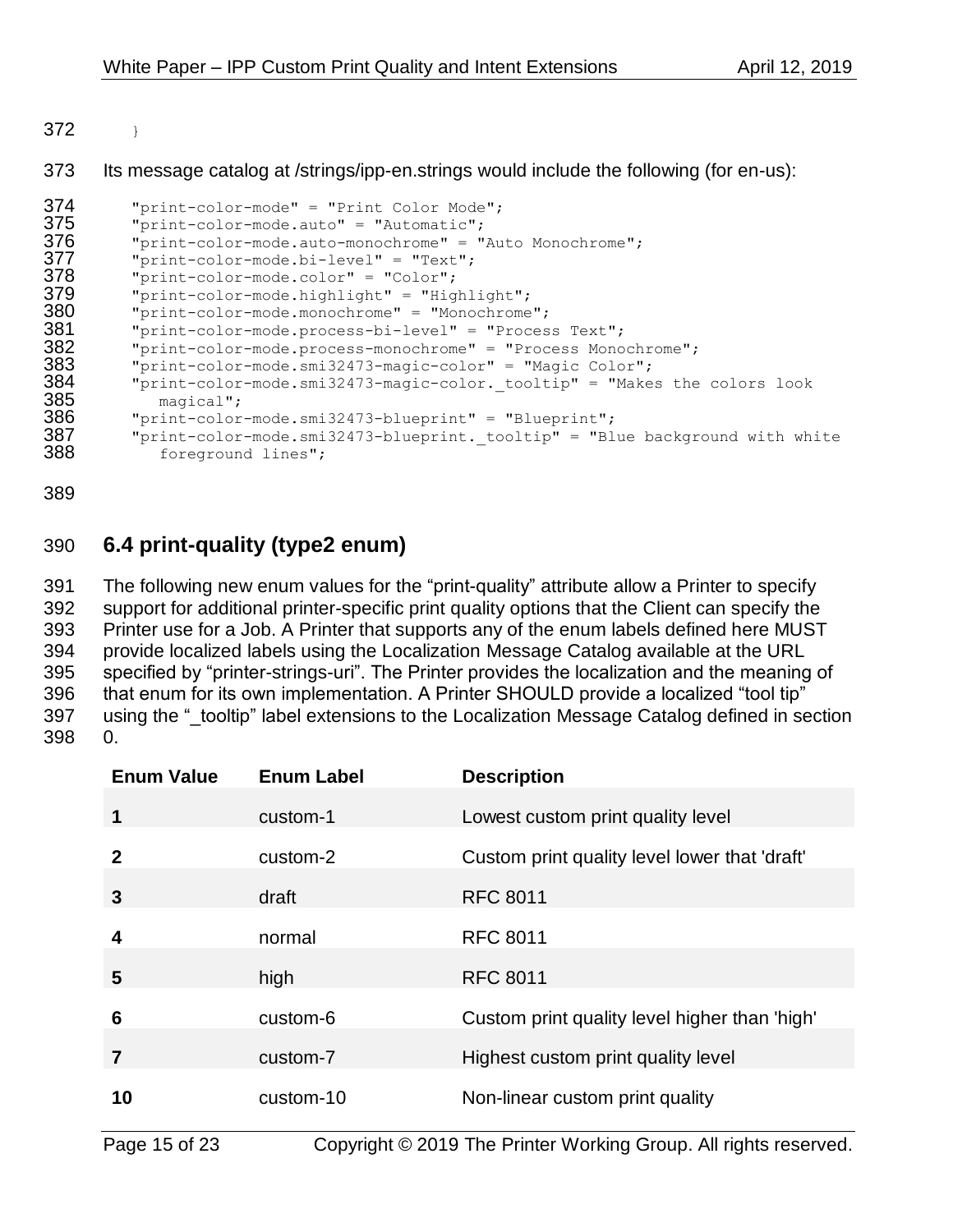**11** custom-11 Non-linear custom print quality

<span id="page-15-1"></span>**12** custom-12 Non-linear custom print quality

399 The string catalog entries for each of these might look like this:

```
400 "print-quality.1" = "EcoWickedDrafty";<br>401   "print-quality.2" = "EcoDrafty";
401 "print-quality.2" = "EcoDrafty";<br>402 "print-quality.3" = "Draff."402 "print-quality.3" = "Draft";
403 "print-quality.4" = "Normal";
              "print-quality.5" = "High";
405 "print-quality.6" = "Max";
406 "print-quality.7" = "MegaMax";<br>407     "print-quality.10" = "Non-line
407       "print-quality.10" = "Non-linear Happiness";<br>408      "print-quality.11" = "Non-linear Trepidation
408 "print-quality.11" = "Non-linear Trepidation";<br>409      "print-quality.12" = "Non-linear Ennui";
              "print-quality.12" = "Non-linear Ennui";
410<br>411
411 "print-quality.1._tooltip" = "Usable only for rough layout";
412      "print-quality.2. tooltip " = "Lower quality with greatly reduced toner use";<br>413      "print-quality.3. tooltip " = "Low quality with less toner use";
413 "print-quality.3. tooltip " = "Low quality with less toner use";<br>414 Torint-quality.4. tooltip " = "Average quality - best for everyd
414 "print-quality.4. tooltip " = "Average quality - best for everyday use";<br>415 The lite of the state will be will ality";
415 "print-quality.5. tooltip " = "Higher quality";<br>416 = "print-quality.6. tooltip " = "Maximum quality"
416 "print-quality.6. tooltip " = "Maximum quality";<br>417 = "print-quality.7. tooltip " = "Super Maximum qua
417 "print-quality.7. tooltip " = "Super Maximum quality";<br>418 Torint-quality.10, tooltip " = "Produces output that m
418 "print-quality.10. tooltip " = "Produces output that makes you kinder";<br>419 The terminality.11, tooltip " = "Produces output that makes you nervous
419 "print-quality.11. tooltip " = "Produces output that makes you nervous ";<br>420 Terint-quality.12. tooltip " = "Produces output that makes you bored";
              "print-quality.12. tooltip " = "Produces output that makes you bored";
421
```
<span id="page-15-0"></span>422

# 423 **7. Localization Message Catalog Format Extensions**

 The IPP Localization Message Catalog file format [\[PWG5100.13\]](#page-19-1) can be used to provide localized string labels for IPP attributes and non-textual attribute values. In some cases, the user may want more information about a particular attribute or attribute value. This additional information, usually also being textual in nature, also requires localization. To preserve the existing semantics but create space for these new facilities, several keyword labels are defined below.

430

| Label         | <b>Example</b>                                                    | <b>Value Contents Description</b>                                                                               |
|---------------|-------------------------------------------------------------------|-----------------------------------------------------------------------------------------------------------------|
| _tooltip      | "attribute-name. tooltip"<br>"attribute-name.enum-value. tooltip" | UTF-8 plain text content providing a<br>brief description of the corresponding<br>attribute or attribute value. |
| _helpurl      | "attribute-name. helpurl"<br>"attribute-name.enum-value. helpurl" | URL pointing to help content<br>providing more detailed description of                                          |
| Page 16 of 23 |                                                                   | Copyright © 2019 The Printer Working Group. All rights reserved.                                                |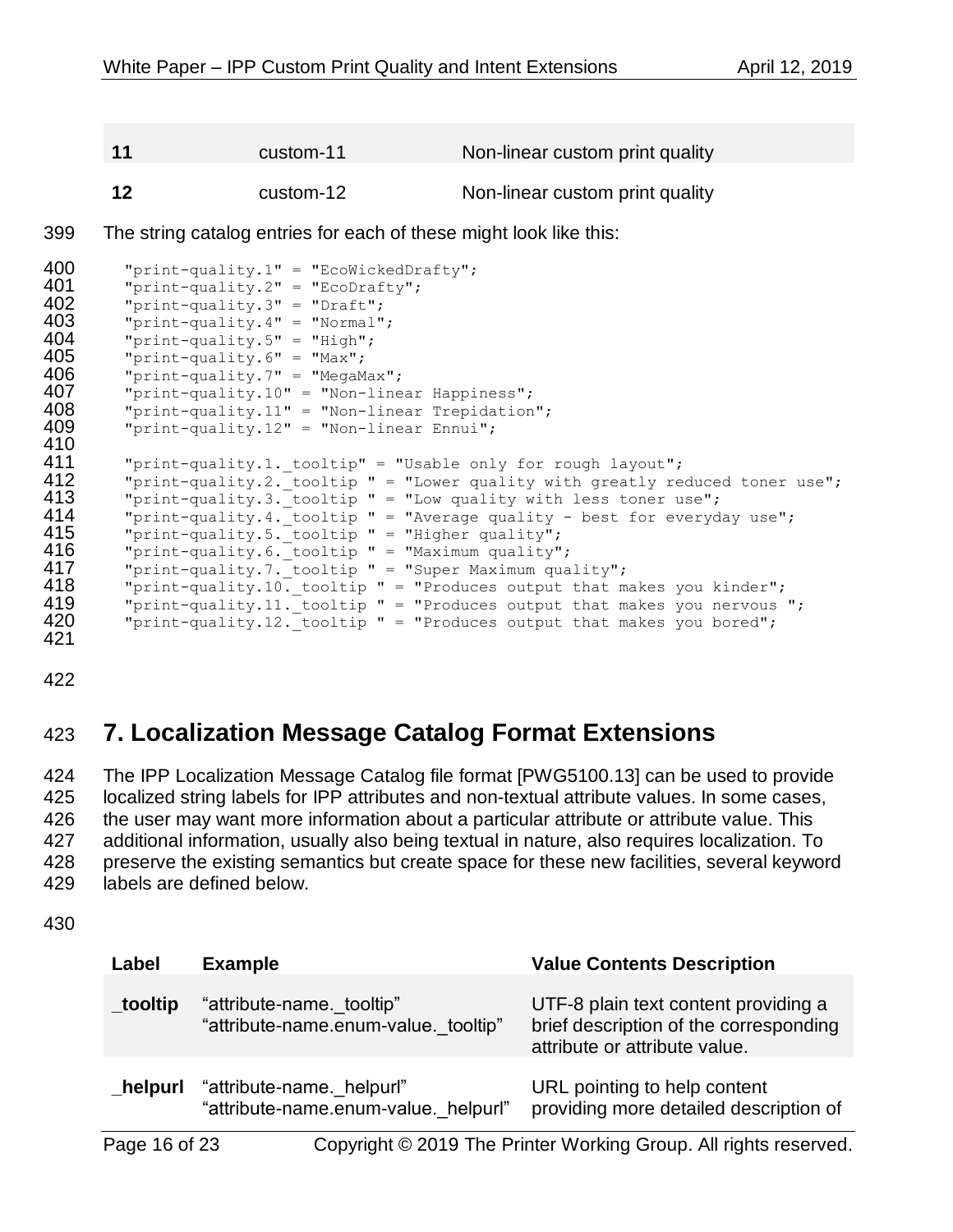the corresponding attribute or attribute value.

# <span id="page-16-0"></span>**8. Internationalization Considerations**

- For interoperability and basic support for multiple languages, conforming implementations MUST support:
- 1. The Universal Character Set (UCS) Transformation Format -- 8 bit (UTF-8) [STD63] encoding of Unicode [UNICODE] [ISO10646]; and
- 2. The Unicode Format for Network Interchange [RFC5198] which requires transmission of well-formed UTF-8 strings and recommends transmission of normalized UTF-8 strings in Normalization Form C (NFC) [UAX15].
- Unicode NFC is defined as the result of performing Canonical Decomposition (into base

characters and combining marks) followed by Canonical Composition (into canonical

composed characters wherever Unicode has assigned them).

 WARNING – Performing normalization on UTF-8 strings received from Clients and subsequently storing the results (e.g., in Job objects) could cause false negatives in Client searches and failed access (e.g., to Printers with percent-encoded UTF-8 URIs now 'hidden').

- Implementations of this specification SHOULD conform to the following standards on processing of human-readable Unicode text strings, see:
- Unicode Bidirectional Algorithm [UAX9] left-to-right, right-to-left, and vertical
- Unicode Line Breaking Algorithm [UAX14] character classes and wrapping
- Unicode Normalization Forms [UAX15] especially NFC for [RFC5198]
- Unicode Text Segmentation [UAX29] grapheme clusters, words, sentences
- Unicode Identifier and Pattern Syntax [UAX31] identifier use and normalization
- Unicode Collation Algorithm [UTS10] sorting
- Unicode Locale Data Markup Language [UTS35] locale databases
- Implementations of this specification are advised to also review the following informational documents on processing of human-readable Unicode text strings:
- Unicode Character Encoding Model [UTR17] multi-layer character model
- Unicode Character Property Model [UTR23] character properties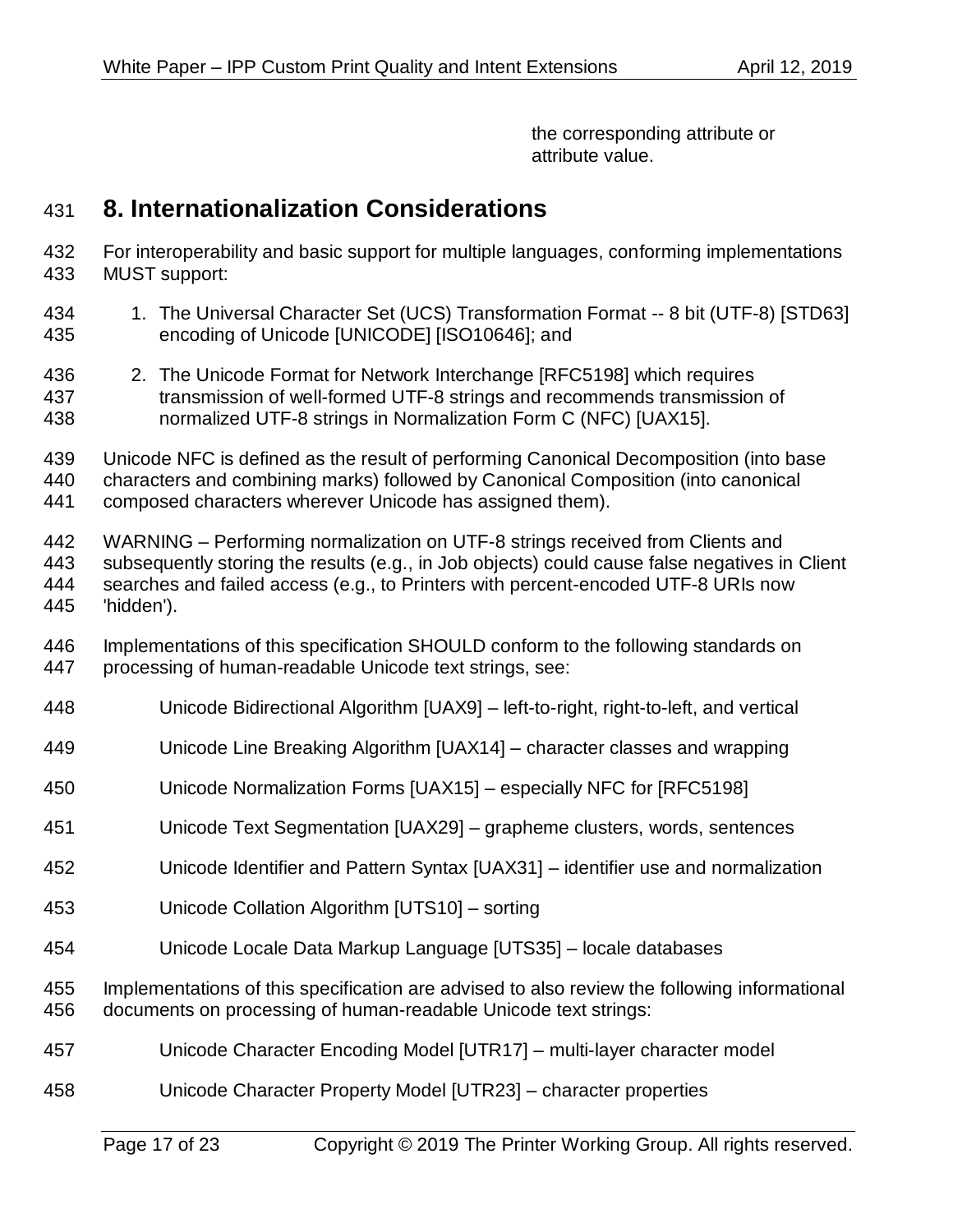<span id="page-17-0"></span>Unicode Conformance Model [UTR33] – Unicode conformance basis

# **9. Security Considerations**

- The IPP extensions defined in this document require the same security considerations as defined in the Internet Printing Protocol/1.1 [\[STD92\]](#page-19-0)
- Implementations of this specification SHOULD conform to the following standard on processing of human-readable Unicode text strings, see:
- 
- Unicode Security Mechanisms [UTS39] detecting and avoiding security attacks
- Implementations of this specification are advised to also review the following informational document on processing of human-readable Unicode text strings:
- <span id="page-17-1"></span>Unicode Security FAQ [UNISECFAQ] – common Unicode security issues

# **10. IANA Considerations**

### <span id="page-17-2"></span>**10.1 IPP Attribute and Keyword Value Registrations**

- This section contains the exact registration information for IANA to update according to the
- procedures defined in [\[STD92\].](#page-19-0)
- The registry entries will contain the following information:

| 474               | Job Template attributes:                                                                                            | Reference                                 |  |
|-------------------|---------------------------------------------------------------------------------------------------------------------|-------------------------------------------|--|
| 475<br>476<br>477 | print-color-mode (type2 keyword)<br>print-color-mode-default (type2 keyword)                                        | [PWG5100.13]<br>[PWG5100.13]              |  |
| 478<br>479        | print-color-mode-supported (1setOf type2 keyword)<br>print-quality                                                  | [PWG5100.13]<br>[RFC8011]                 |  |
| 480<br>481<br>482 | print-quality-hints-supported (1setOf keyword)<br>soft-proof-icc-profiles (collection)<br>profile-name (name (MAX)) | [CUSTOMPOI]<br>[CUSTOMPOI]<br>[CUSTOMPOI] |  |
| 483<br>484        | profile-uri (uri)                                                                                                   | [CUSTOMPOI]                               |  |

# <span id="page-17-3"></span>**10.2 Type2 enum Attribute Value Registrations**

- The enumerations defined in this document will be published by IANA according to the
- procedures in IPP/1.1 Model and Semantics [STD92] section 7.1 in the following file:
- <http://www.iana.org/assignments/ipp-registrations>
- The registry entries will contain the following information:

490 Attribute (attribute syntax)<br>491 Enum Value Enum Symboli Enum Value Enum Symbolic Name Reference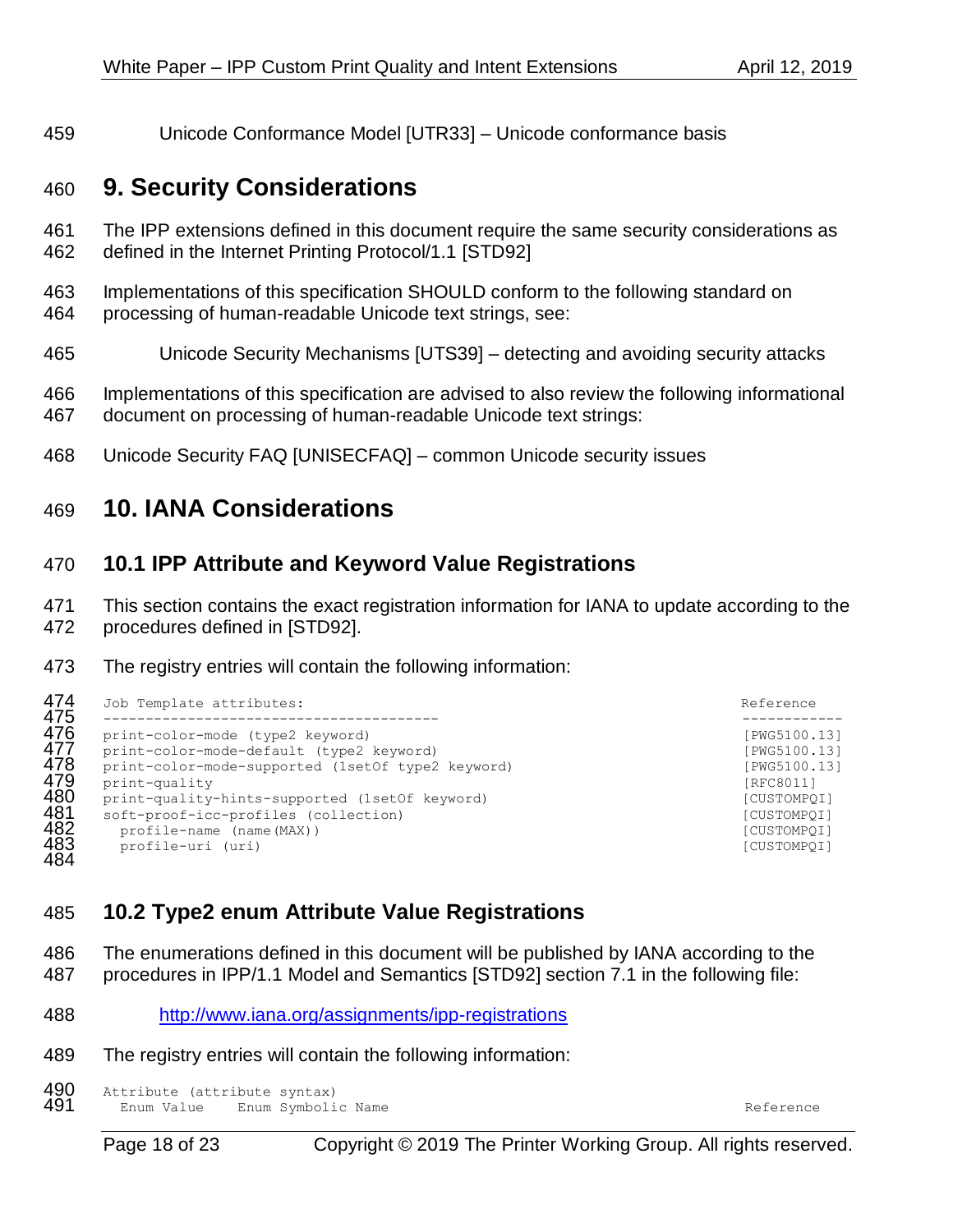| print-quality            |           | [RFC8011]   |
|--------------------------|-----------|-------------|
|                          | custom-1  | [CUSTOMPQI] |
| 2                        | custom-2  | [CUSTOMPQI] |
| 3                        | draft     | [RFC8011]   |
| 4                        | normal    | [RFC8011]   |
| 5                        | high      | [RFC8011]   |
| 6                        | custom-6  | [CUSTOMPQI] |
| $\overline{\phantom{0}}$ | custom-7  | [CUSTOMPQI] |
| 10                       | custom-10 | [CUSTOMPQI] |
| 11                       | custom-11 | [CUSTOMPQI] |
| 12                       | custom-12 | [CUSTOMPOI] |

<span id="page-18-0"></span>

# **11. References**

<span id="page-18-2"></span><span id="page-18-1"></span>

| 507                      | <b>11.1 Normative References</b> |                                                                                                                                                                                                                         |
|--------------------------|----------------------------------|-------------------------------------------------------------------------------------------------------------------------------------------------------------------------------------------------------------------------|
| 508<br>509<br>510        | [IANA-IPP]                       | "Internet Printing Protocol (IPP) Registrations", Internet Assigned<br>Numbers Authority (IANA), https://www.iana.org/assignments/ipp-<br>registrations/                                                                |
| 511<br>512<br>513        | [IANA-PEN]                       | "Private Enterprise Numbers - SMI Network Management Private<br>Enterprise Codes", Internet Assigned Numbers Authority (IANA),<br>https://www.iana.org/assignments/enterprise-numbers/                                  |
| 514<br>515               | [ SO10646]                       | "Information technology -- Universal Coded Character Set (UCS)",<br>ISO/IEC 10646:2011                                                                                                                                  |
| 516<br>517<br>518<br>519 | [PWG5100.3]                      | K. Ocke, T. Hastings, "Internet Printing Protocol (IPP): Production<br>Printing Attributes - Set1", PWG 5100.3-2001, February 2001,<br>https://ftp.pwg.org/pub/pwg/candidates/cs-ippprodprint10-20010212-<br>5100.3.pdf |
| 520<br>521<br>522        | [PWG5100.5]                      | D. Carney, T. Hastings, P. Zehler, "IPP: Document Object", PWG<br>5100.5-2003, October 2003, http://ftp.pwg.org/pub/pwg/candidates/cs-<br>ippdocobject10-20031031-5100.5.pdf                                            |
| 523<br>524<br>525<br>526 | [PWG5100.6]                      | P. Zehler, R. Herriot, K. Ocke, "Internet Printing Protocol: Page<br>Overrides", PWG 5100.6, October 2003,<br>https://ftp.pwg.org/pub/pwg/candidates/cs-ipppageoverride10-<br>20031031-5100.6.pdf                       |
| 527<br>528<br>529<br>530 | [PWG5100.11]                     | T. Hastings, D. Fullman, "IPP Job and Printer Extensions - Set 2<br>(JPS2)", PWG 5100.11-2010, October 2010,<br>http://ftp.pwg.org/pub/pwg/candidates/cs-ippjobprinterext10-<br>20101030-5100.11.pdf                    |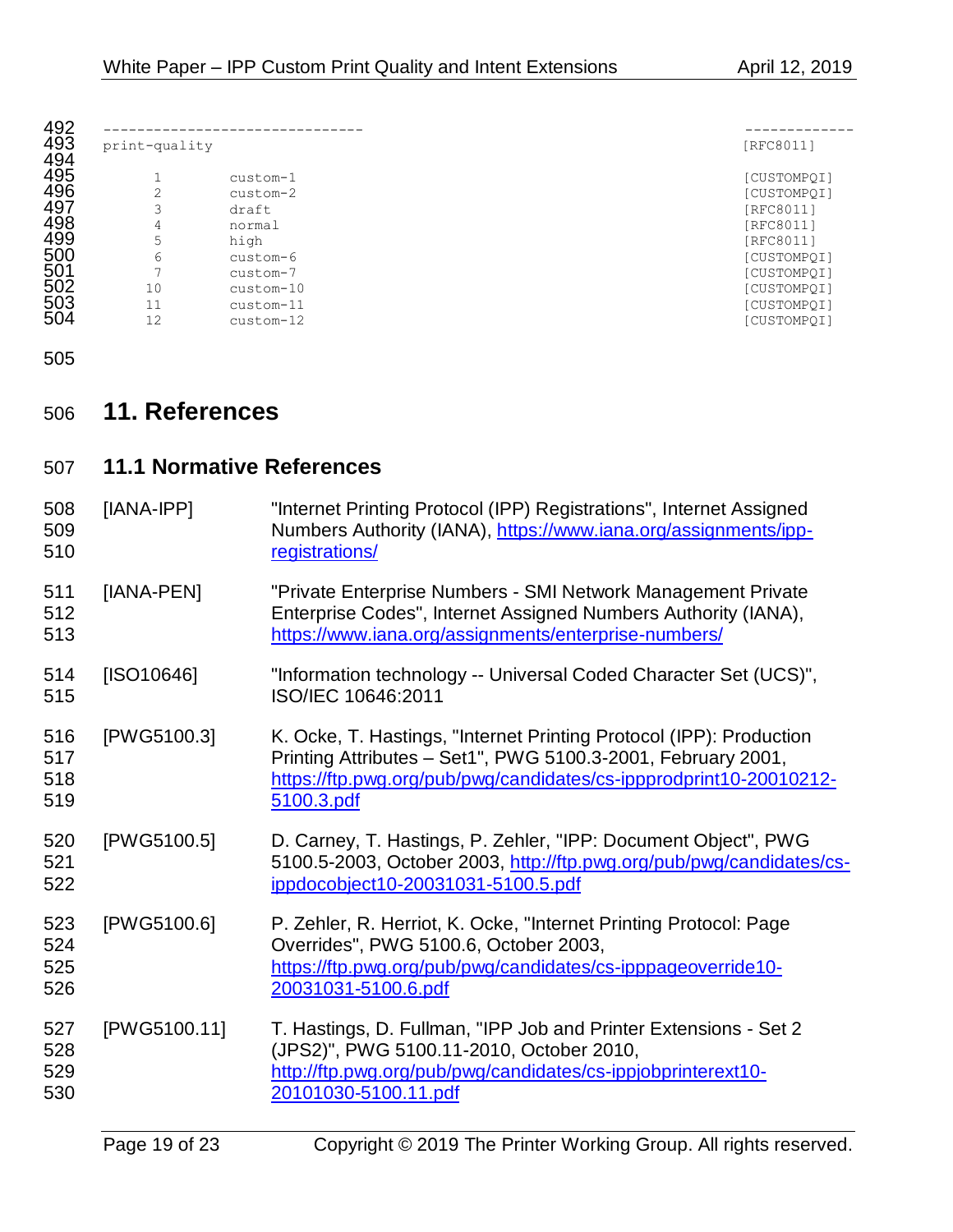<span id="page-19-1"></span><span id="page-19-0"></span>

| 531<br>532<br>533        | [PWG5100.12] | M. Sweet, I. McDonald, "IPP Version 2.0, 2.1, and 2.2", PWG<br>5100.12-2015, October 2015,<br>http://ftp.pwg.org/pub/pwg/standards/std-ipp20-20151030-5100.12.pdf                                             |
|--------------------------|--------------|---------------------------------------------------------------------------------------------------------------------------------------------------------------------------------------------------------------|
| 534<br>535<br>536<br>537 | [PWG5100.13] | M. Sweet, I. McDonald, P. Zehler, "IPP: Job and Printer Extensions -<br>Set 3 (JPS3)", PWG 5100.13-2012, July 2012,<br>http://ftp.pwg.org/pub/pwg/candidates/cs-ippjobprinterext3v10-<br>20120727-5100.13.pdf |
| 538<br>539<br>540        | [RFC2119]    | S. Bradner, "Key words for use in RFCs to Indicate Requirement<br>Levels", RFC 2119/BCP 14, March 1997,<br>http://tools.ietf.org/html/rfc2119                                                                 |
| 541<br>542               | [RFC2806]    | A. Vaha-Sipila, "URLs for Telephone Calls", RFC 2806, April 2000,<br>https://tools.ietf.org/html/rfc2806                                                                                                      |
| 543<br>544<br>545        | [RFC3380]    | T. Hastings, R. Herriot, C. Kugler, H. Lewis, "Internet Printing Protocol<br>(IPP): Job and Printer Set Operations", RFC 3380, September 2002,<br>https://tools.ietf.org/html/rfc3380                         |
| 546<br>547               | [RFC3805]    | R. Bergman, H. Lewis, I. McDonald, "Printer MIB v2", RFC 3805, June<br>2004, https://tools.ietf.org/html/rfc3805                                                                                              |
| 548<br>549               | [RFC3806]    | R. Bergman, H. Lewis, I. McDonald, "Printer Finishing MIB", RFC<br>3806, June 2004, https://tools.ietf.org/html/rfc3806                                                                                       |
| 550<br>551<br>552        | [RFC3998]    | C. Kugler, H. Lewis, T. Hastings, "Internet Printing Protocol (IPP): Job<br>and Printer Administrative Operations", RFC 3998, March 2005,<br>https://tools.ietf.org/html/rfc3998                              |
| 553<br>554               | [RFC5198]    | J. Klensin, M. Padlipsky, "Unicode Format for Network Interchange",<br>RFC 5198, March 2008, http://tools.ietf.org/html/rfc5198                                                                               |
| 555<br>556<br>557        | [RFC7230]    | R. Fielding, J. Reschke, "Hypertext Transfer Protocol (HTTP/1.1):<br>Message Syntax and Routing", RFC 7230, June 2014,<br>https://tools.ietf.org/html/rfc7230                                                 |
| 558<br>559               | [STD63]      | F. Yergeau, "UTF-8, a transformation format of ISO 10646", RFC<br>3629/STD 63, November 2003, http://tools.ietf.org/html/rfc3629                                                                              |
| 560<br>561<br>562        | [STD66]      | T. Berners-Lee, R. Fielding, L. Masinter, "Uniform Resource Identifier<br>(URI): Generic Syntax", RFC 3986/STD 66, January 2005,<br>http://tools.ietf.org/html/rfc3986                                        |
| 563<br>564<br>565        | [STD92]      | M. Sweet, I. McDonald, "Internet Printing Protocol/1.1: Model and<br>Semantics", STD 92 / RFC 8011, January 2017,<br>http://tools.ietf.org/html/rfc8011                                                       |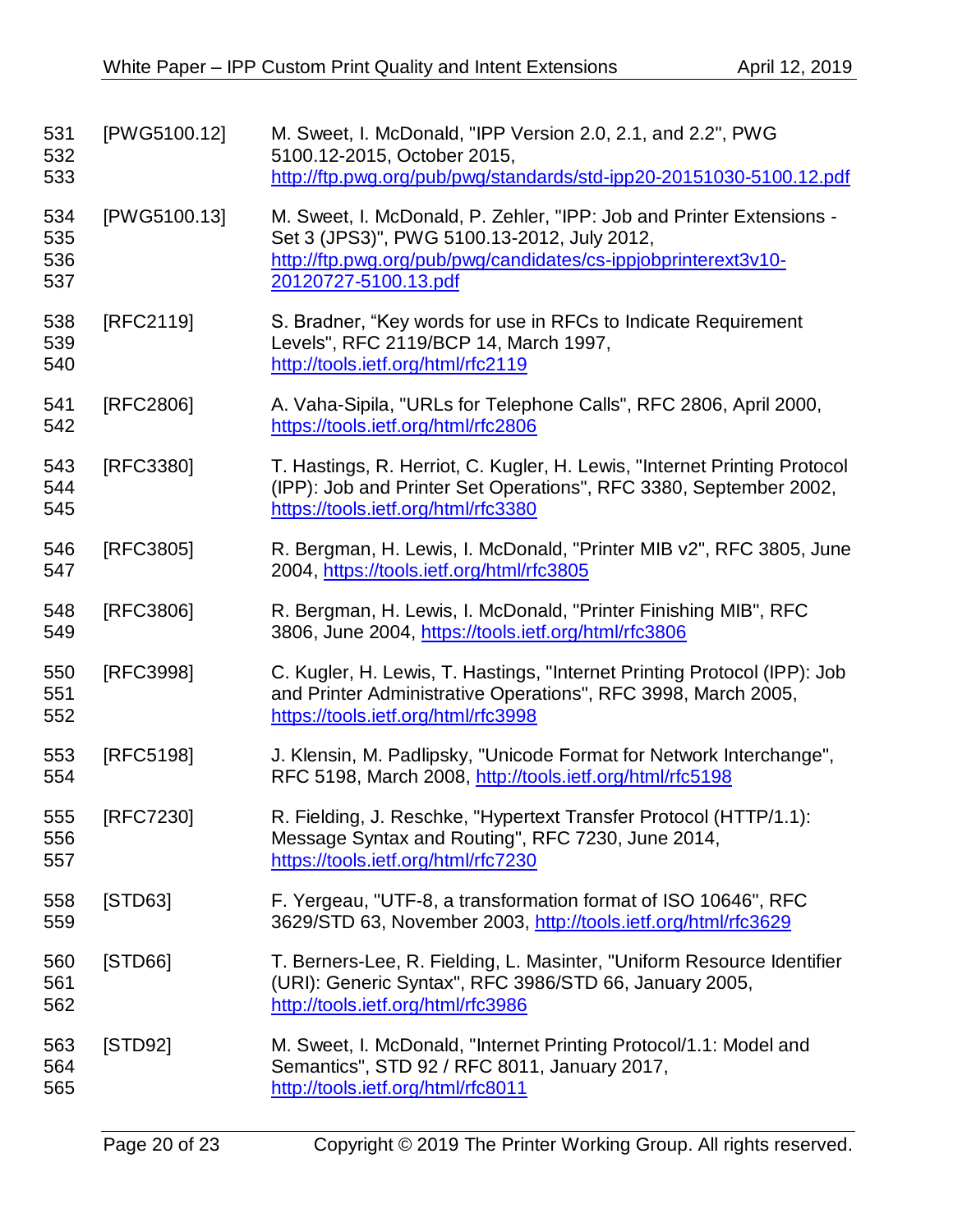<span id="page-20-1"></span><span id="page-20-0"></span>

| 566<br>567        | [UAX9]                             | Unicode Consortium, "Unicode Bidirectional Algorithm", UAX#9, May<br>2018, https://www.unicode.org/reports/tr9                                                     |
|-------------------|------------------------------------|--------------------------------------------------------------------------------------------------------------------------------------------------------------------|
| 568<br>569        | [UAX14]                            | Unicode Consortium, "Unicode Line Breaking Algorithm", UAX#14,<br>May 2018, https://www.unicode.org/reports/tr14                                                   |
| 570<br>571        | [UAX15]                            | M. Davis, M. Duerst, "Unicode Normalization Forms", Unicode<br>Standard Annex 15, May 2018, https://www.unicode.org/reports/tr15                                   |
| 572<br>573        | [UAX29]                            | Unicode Consortium, "Unicode Text Segmentation", UAX#29, May<br>2018, https://www.unicode.org/reports/tr29                                                         |
| 574<br>575        | [UAX31]                            | Unicode Consortium, "Unicode Identifier and Pattern Syntax",<br>UAX#31, June 2018, https://www.unicode.org/reports/tr31                                            |
| 576<br>577        | [UNICODE]                          | Unicode Consortium, "Unicode Standard", Version 11.0.0, June 2018,<br>https://www.unicode.org/versions/Unicode11.0.0/                                              |
| 578<br>579        | [UTS10]                            | Unicode Consortium, "Unicode Collation Algorithm", UTS#10, May<br>2018, https://www.unicode.org/reports/tr10                                                       |
| 580<br>581        | [UTS35]                            | Unicode Consortium, "Unicode Locale Data Markup Language",<br>UTS#35, March 2018, https://www.unicode.org/reports/tr35                                             |
| 582<br>583        | [UTS39]                            | Unicode Consortium, "Unicode Security Mechanisms", UTS#39, May<br>2018, https://www.unicode.org/reports/tr39                                                       |
| 584               | <b>11.2 Informative References</b> |                                                                                                                                                                    |
| 585<br>586<br>587 | [PWG_PROC]                         | "PWG Process: Definition of the Standards Development Process",<br>PWG Process 3.0, , January 2009,<br>https://ftp.pwg.org/pub/pwg/general/pwg-process-30.pdf      |
| 588<br>589<br>590 | [PWG5100.14]                       | M. Sweet, I. McDonald, A. Mitchell, J. Hutchings, "IPP Everywhere",<br>5100.14-2013, January 2013,<br>https://ftp.pwg.org/pub/pwg/candidates/cs-ippeve10-20130128- |
| 591               |                                    | 5100.14.pdf                                                                                                                                                        |
| 592<br>593        | [RFC1759]                          | R. Smith, F. Wright, T. Hastings, S. Zilles, J. Gyllenskog, "IETF Printer<br>MIB", RFC 1759, March 1995, http://www.ietf.org/rfc/rfc1759.txt                       |
| 594<br>595        | [RFC2567]                          | F.D. Wright, "IETF Design Goals for an Internet Printing Protocol",<br>RFC 2567, April 1999, http://www.ietf.org/rfc/rfc2567.txt                                   |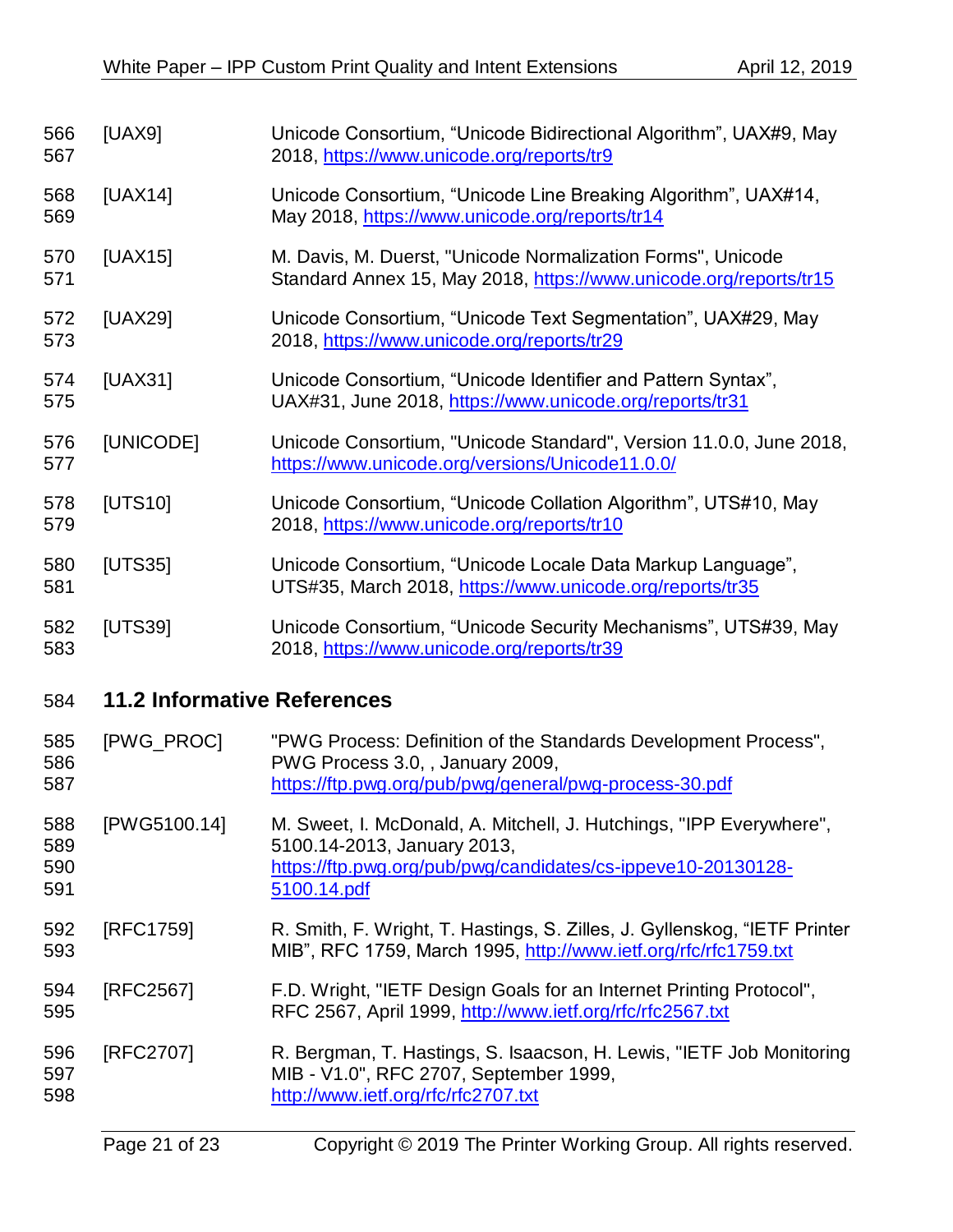| 599<br>600 | [UTR17]        | Unicode Consortium "Unicode Character Encoding Model", UTR#17,<br>November 2008, https://www.unicode.org/reports/tr17 |
|------------|----------------|-----------------------------------------------------------------------------------------------------------------------|
| 601<br>602 | [UTR23]        | Unicode Consortium "Unicode Character Property Model", UTR#23,<br>May 2015, https://www.unicode.org/reports/tr23      |
| 603<br>604 | <b>[UTR33]</b> | Unicode Consortium "Unicode Conformance Model", UTR#33,<br>November 2008, https://www.unicode.org/reports/tr33        |
| 605<br>606 | [UNISECFAQ]    | Unicode Consortium "Unicode Security FAQ", November 2013,<br>https://www.unicode.org/faq/security.html                |

# <span id="page-21-0"></span>**12. Authors' Addresses**

- Primary authors:
- Smith Kennedy
- HP Inc.
- 11311 Chinden Blvd.
- Boise, ID 83714
- smith.kennedy@hp.com

 The authors would also like to thank the following individuals for their contributions to this standard:

- Turanga Leela Planet Express
- Zapp Brannigan Democratic Order of Planets